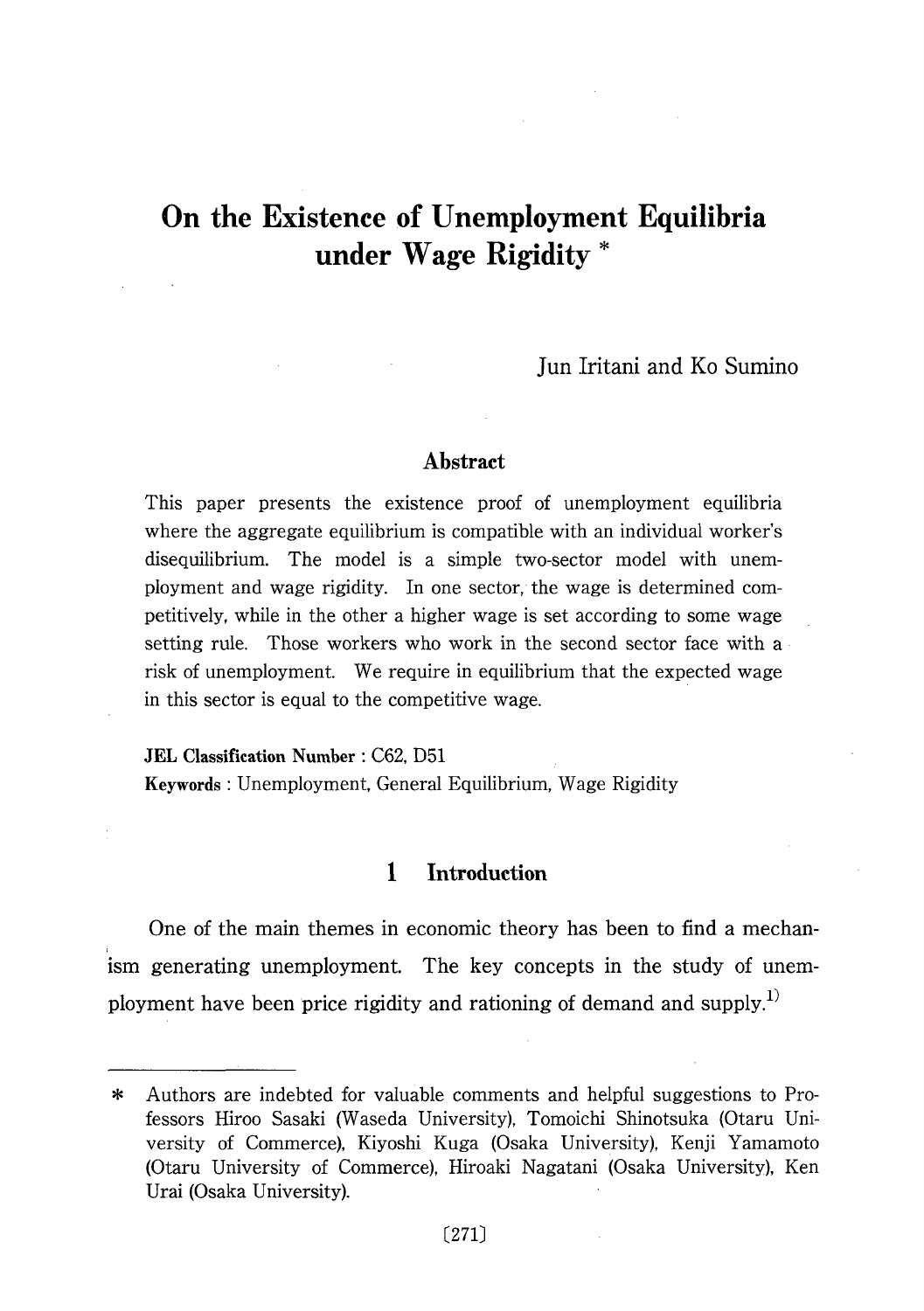The price rigidity, which plays an important role in the present paper. can be traced back to the pioneering works, such as Benassy (1975) and Younes (1975). They have fixed prices and quantity constraints. Benassy considers the fact underlying unemployment as the one that demands do not necessarily satisfy consumers' budgets. He defines the concept of "effective" demand for a commodity" and specifies a rationing scheme which transforms the vector of effective demands to a feasible allocation. Younes, on the other hand, develops a model where consumers' budget constraints are satisfied and their consumption plans are subject to quantity constraints. In his model, unemployment exists in a way that agents can not supply what they want. Malinyaud (1977) considers unemployment as discrepancies between planned and actual trades. His approach is similar to Benassy's in the treatment of unemployment.

In his seminal work, Drèze (1975) represented price rigidities as the restricted variation of prices in intervals of the upper and lower bounds of prices. In addition, he introduces a kind of quantity constraint called a rationing scheme, which is described by upper and lower bounds of net trades. The rationing scheme is generated endogenously in equilibrium, while the price rigidities are given exogenously.

Some contributions to equilibrium theory of unemployment have found new insights by reformulating price rigidities or quantity constraints in the Drèze model. Van Der Laan (1984) considers the case that supply sides only obey quantity constraints and that price bounds may depend on the general price level. Weddepohl (1987) studies bounds for prices and net

<sup>1)</sup> Recently, the concepts, however, are not much addressd as in the earlier works. The job search theory of the labor market and the theory of dual labor markets have thrown new lights on the theory of unemployment, e.g. Pissarides (1990), Davidson-Martin-Matusz (1988), and Bulow-Summers (1986).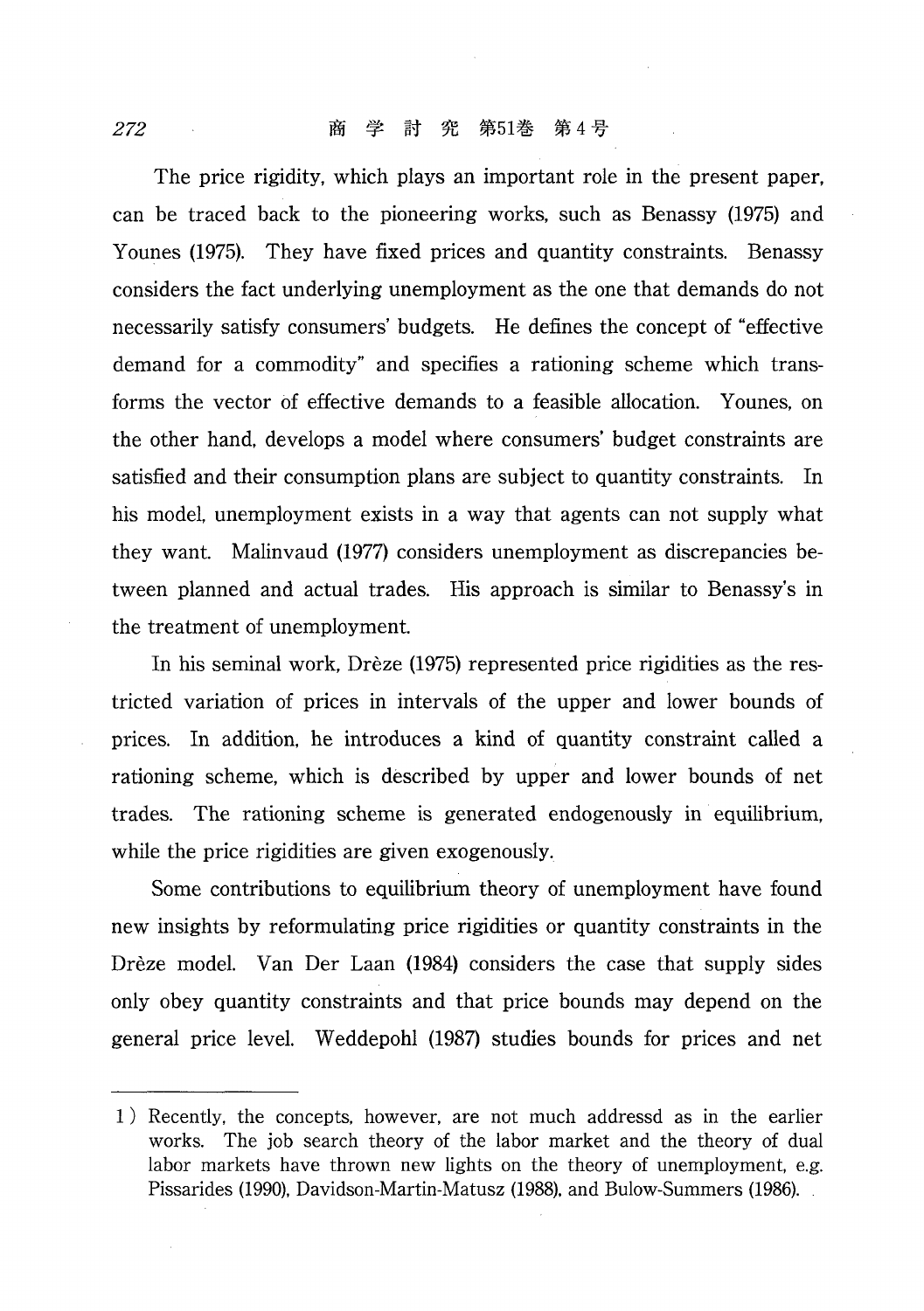trades as functions of rationing indexes. These models share one feature with that of Younes (1975): Planned activities of buying and selling coincide with actual ones in equilibrium. Their models are similar to Younes'.

Kurz (1982) and Wu (1988) offer another mechanism generating unemployment. Kurz (1982) incorporates a price rigidity and an exogenous price linkage into an exchange economy. Initial endowments may be also unemployed in his model according to some probability law. Wu (1988) works with a stochastic quantity rationing rule. Despite modeling differences, equilibria in both Kurz's and Wu's models have something in common with those of Benassy (1975) and Malinyaud (1977): Planned trades and actual ones may not coincide in equilibrium.

The purpose of this paper is to present a new approach to the theory of unemployment and to show that non-null unemployment is generated endogenously in a simple two sector model. Our equilibrium model contains part of Benassy (1975) and Malinvaud (1977) in the sense that planned trades and actual ones of individual agents may not coincide in equilibrium. Furthermore, our model shares one feature with Younes (1975) and Drèze (1975) in that the sum of planned trades is equal to that of actual ones in equilibrium.

In this paper, we assume a wage setting mechanism in one sector of our economy. The mechanism associates a list of prices and a rate of employment with a wage level of the sector. We call it a wage setting function. This function differs from the price indexation rules in the existing literature in that it incorporates the employment rate of the sector. Our formulation is of some intuitive appeal from the real world point of view.<sup>2)</sup>

<sup>2)</sup> For instance, the wage rate in the Japanese steel industry is determined by the economic state of the industry indicated by its employment rate and profit level, and so on, as well as the overall state of the economy summarized by the general price level, e.t.c..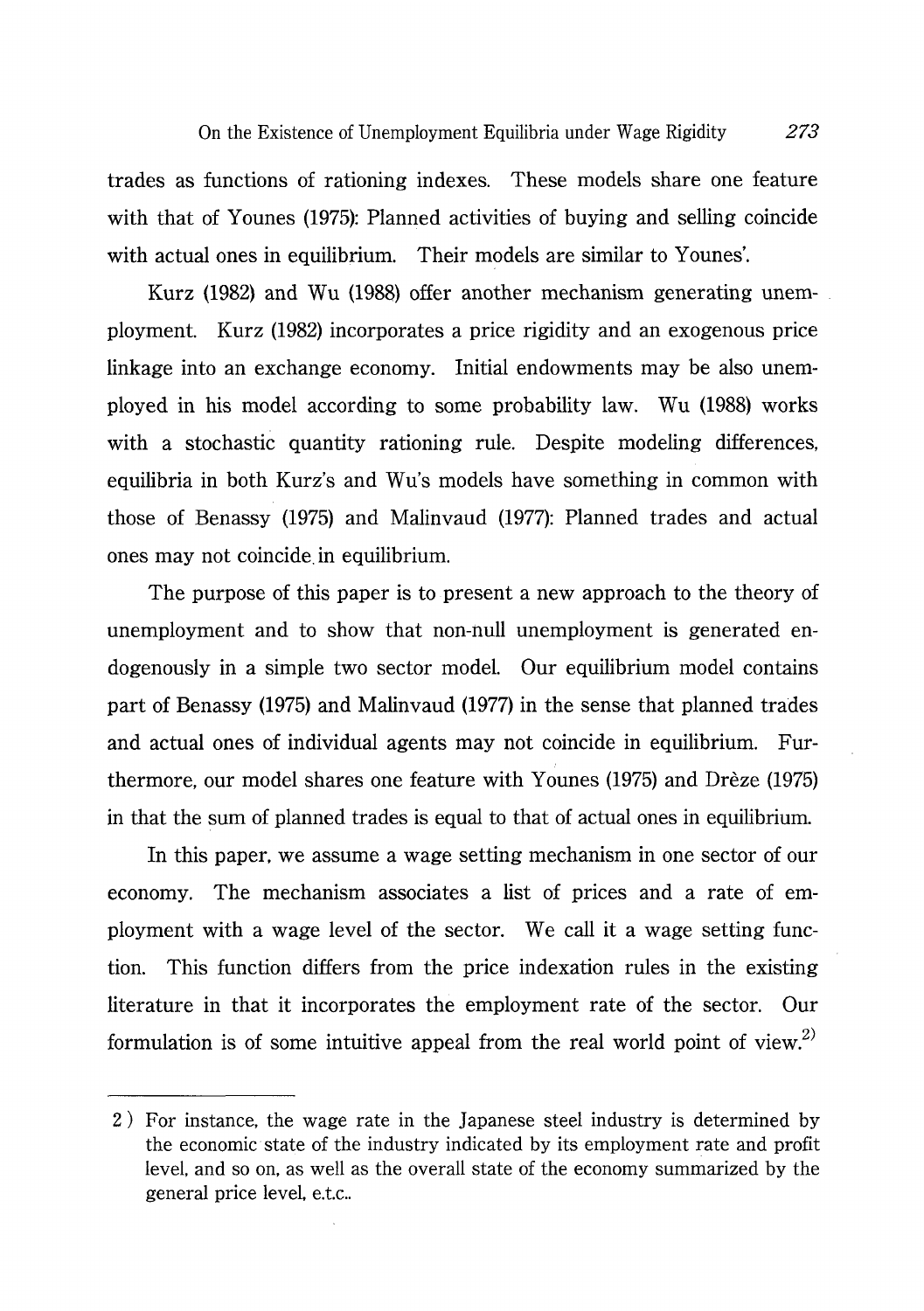Mathematically, our wage setting function is capable of generating price rigidity discussed by Drèze (1975), Van der Laan (1984), and Weddenpohl (1987). The function also allows us to handle the Keynesian relative wage hypothesis, argued by Summers (1988).

The essential structure for the generation of unemployment equilibria in this paper consists in the coexistence of two different wages. The wage set by the wage setting function is higher than the competitive wage. The wage difference caused by the function will generates workers' movements from the law wage sector to the high one. The workers who want to work in the high wage sector may not get jobs. Thus possible equilibria will require that the competitive wage is equal to the expected one. Harris and Todaro (1970) introduce such an equilibrium condition under a dynamic migration setting. The equality condition can describe an equilibrium in a static equilibrium model<sup>3)</sup> and it will turn out to be very useful in the section 2.4. That is, we can establish a relation like Walras law by the condition. By this, the sum of planned trades coincide with that of actual ones in equilibrium, while planned and actual trades of individual agents may be different. In this sense, our equilibrium concept may be regarded as a hybrid of two groups, i. e., Drèze-Younes and Benassy-Malinvaud.

In Section 2 below, we introduce notations and assumptions and explain our model. In Section 3, we establish the existence theorem.

# 2 The Model

In this section, we shall develop a simple two-sector model with an endogenous unemployment in labor.

<sup>3)</sup> See for example Miyagiwa (1988).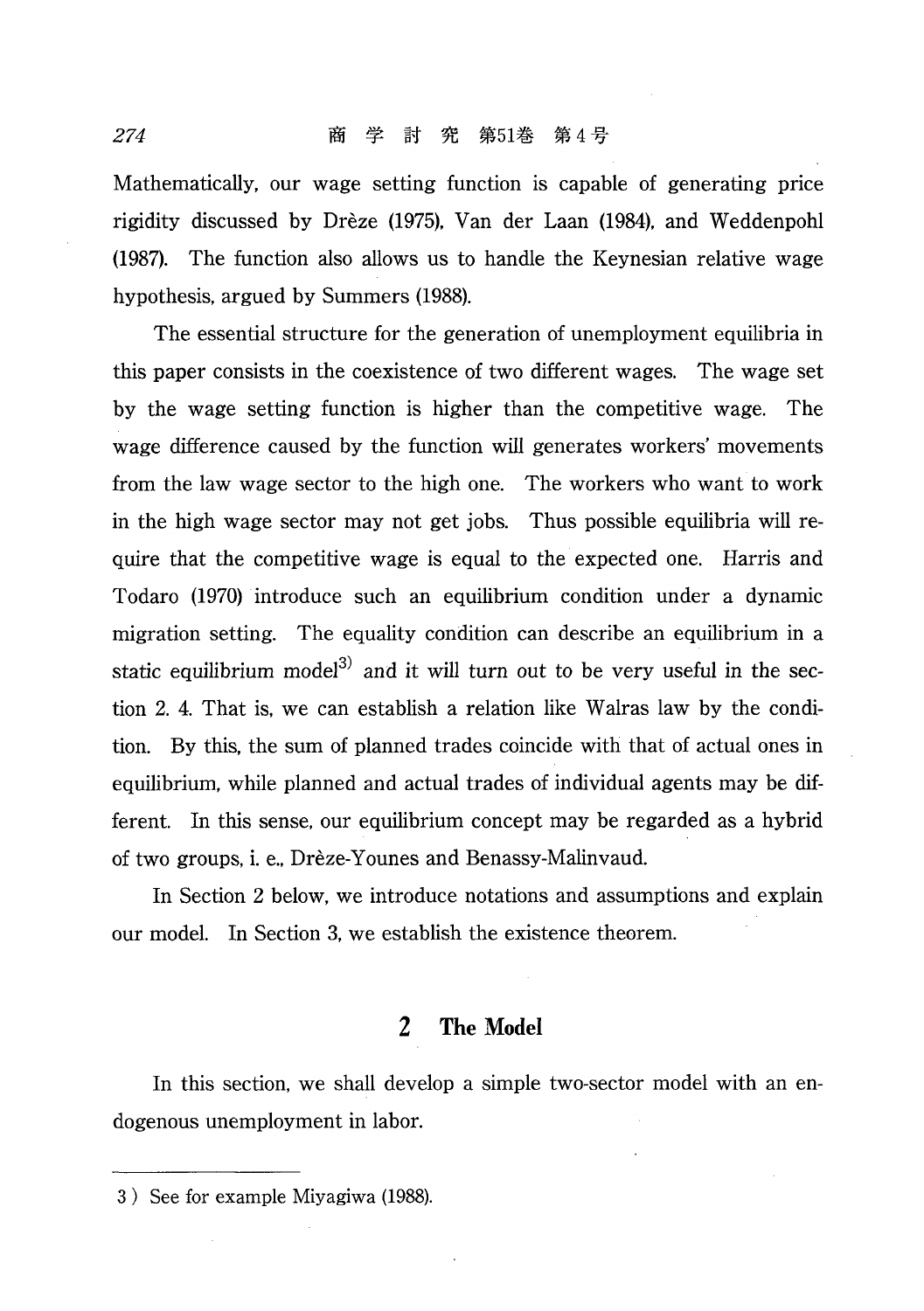### $2.1$ **Assumptions**

Assume that there are two commodities and that one sector produces one commodity from capital and labor. The production technology of each sector is linearly homogeneous. Each worker supplies one unit of labor. Let  $K_0$  and  $L_0$  denote the total amount of capital and the number of workers, respectively.  $K_0$  and  $L_0$  are positive constants. We assume that (P) the production function  $F_i$ :  $(K_i, L_i) \in R^2 \rightarrow y_i \in R$  is continuous, concave and homogeneous of degree one, and  $F_i(K_i, L_i) = 0$ , if  $K_i = 0$  or  $L_i = 0$ ,  $i =$  $1, 2<sup>4</sup>$ 

Every consumer in the economy has an identical utility function  $u(x_1, x_2)$ defined on  $R^2$ . We assume that

(U) the utility function  $u(x_1, x_2)$  is continuous, quasi-concave, homothetic and non-decreasing in  $R^2$  and strictly quasi-concave and strictly increasing in  $R^2_{++}$ . Furthermore, it holds that

 $u(\hat{x}_1, \hat{x}_2) = \inf \{u(x_1, x_2) \mid (x_1, x_2) \in R^2\}$  if and only if  $\hat{x}_1 = 0$  or  $\hat{x}_2 = 0$ .

This assumption may sound restrictive, but makes the situation much simple. By this we can obtain the result that the demand for the product gets arbitrary large when the product price goes to zero and when the consumer's income remains positive.

We assume that all the prices but the wage of the first sector are determined competitively. In particular, a competitive wage prevails in the second sector. We also assume a wage setting function that sets the wage

<sup>4)</sup>  $R_+$  (resp.  $R_{++}$ ) is the set of non-negative (resp. positive) reals.  $R_+^n$  (resp.  $R_{++}^n$ ) is the *n* times Cartesian product of  $R_{+}$  (resp.  $R_{++}$ ).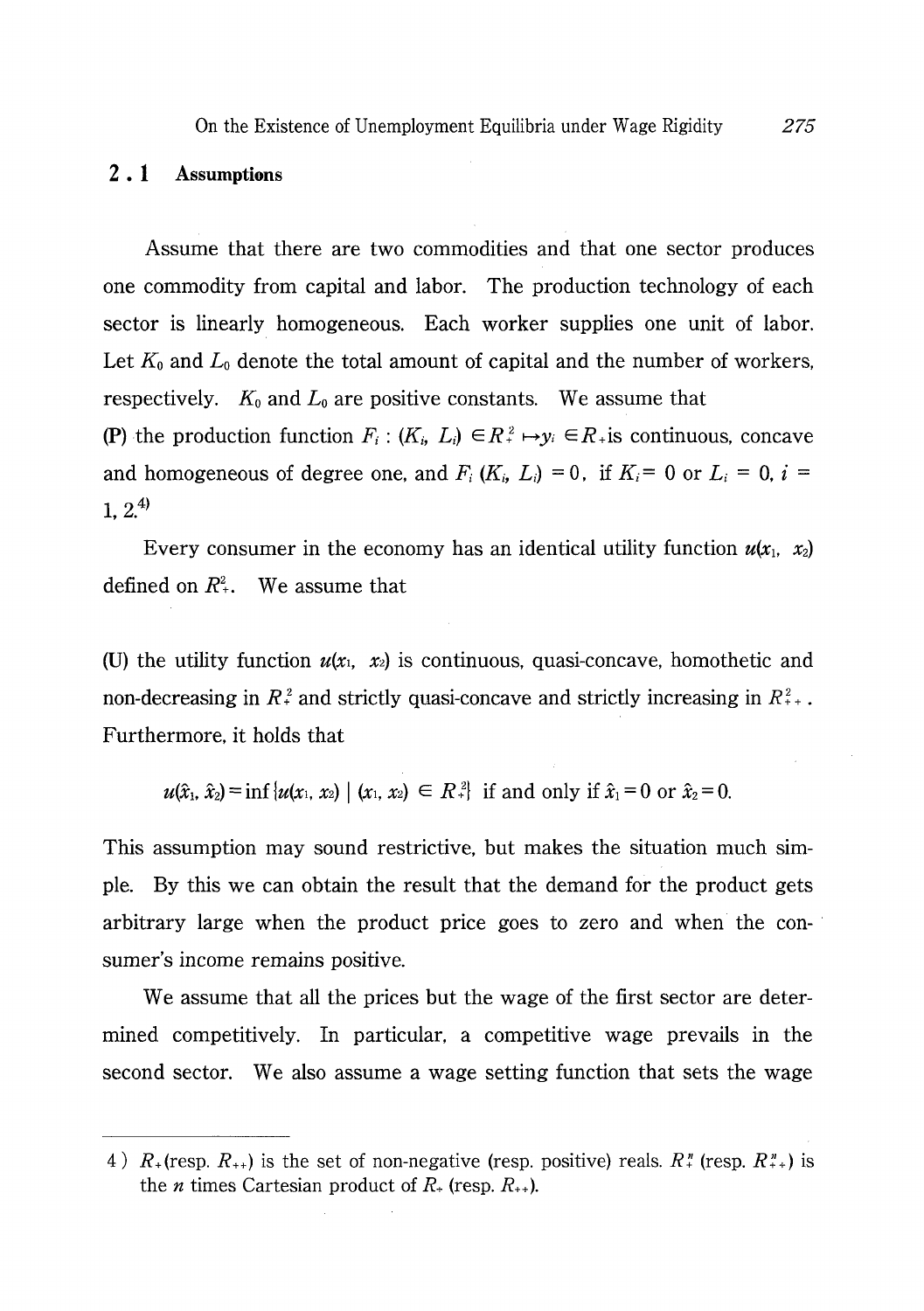of the first sector, which is denoted by  $w_1$ , depending on commodity prices  $p_1$ ,  $p_2$ , a competitive wage  $w_2$  of the second sector, a rental of capital r, and an employment ratio  $\xi$  of the first sector. Let the wage setting function of the first sector is given by  $\Psi(\phi_1, \phi_2, w_2, r, \zeta)$ , which is continuous and defined on  $R^4$  × [0, 1]. We do not discuss how a wage negotiation process, which underlies such a wage setting function, could be made and why the wage setting function should be formed in the first sector. We assume that

(WR) the function  $\Psi(\phi_1, \phi_2, w_2, r, \xi)$  is bounded from below in the sense that  $\Psi(\phi_1, \phi_2, w_2, r, \xi) \ge \delta w_2$ , for some constant  $\delta(\ge 1)$ . Let  $\Delta$  be a bounded subset of  $R^3$  whose generic element is  $(p_2, w_2, r)$ . There exists a sufficiently large number *b* depending on the set  $\Delta$  such that  $\Psi(\mathbf{p}_1, \mathbf{p}_2, w_2, r, \xi) \leq b$  for any  $(p_1, p_2, w_2, r, \xi) \in R_* \times \Delta \times [0, 1].$ 

This assumption implies that the wage of the first sector is bounded when the competitive sector's prices are bounded. The upper and lower bounds of the wage b and  $\delta w_2$  correspond to the price rigidity discussed by Drèze (1975), Van Der Laan (1984), and Weddepohl (1987). The functional relation that the wage of the first sector depends on the other prices corresponds to the exogenous price linkage discussed by Kurz (1982). Further, we assume that

(H) the wage setting function  $\Psi(\phi_1, \phi_2, w_2, r, \xi)$  is homogeneous of degree one with respect to  $(p_1, p_2, w_2, r)$  for each fixed  $\xi$ .

The homogeneity of  $\Psi(\cdot)$  implies that the wage of the first sector is indexed to the whole prices. We have recourse to assumption (H) to obtain a demand and supply system that is homogeneous of degree zero with respect to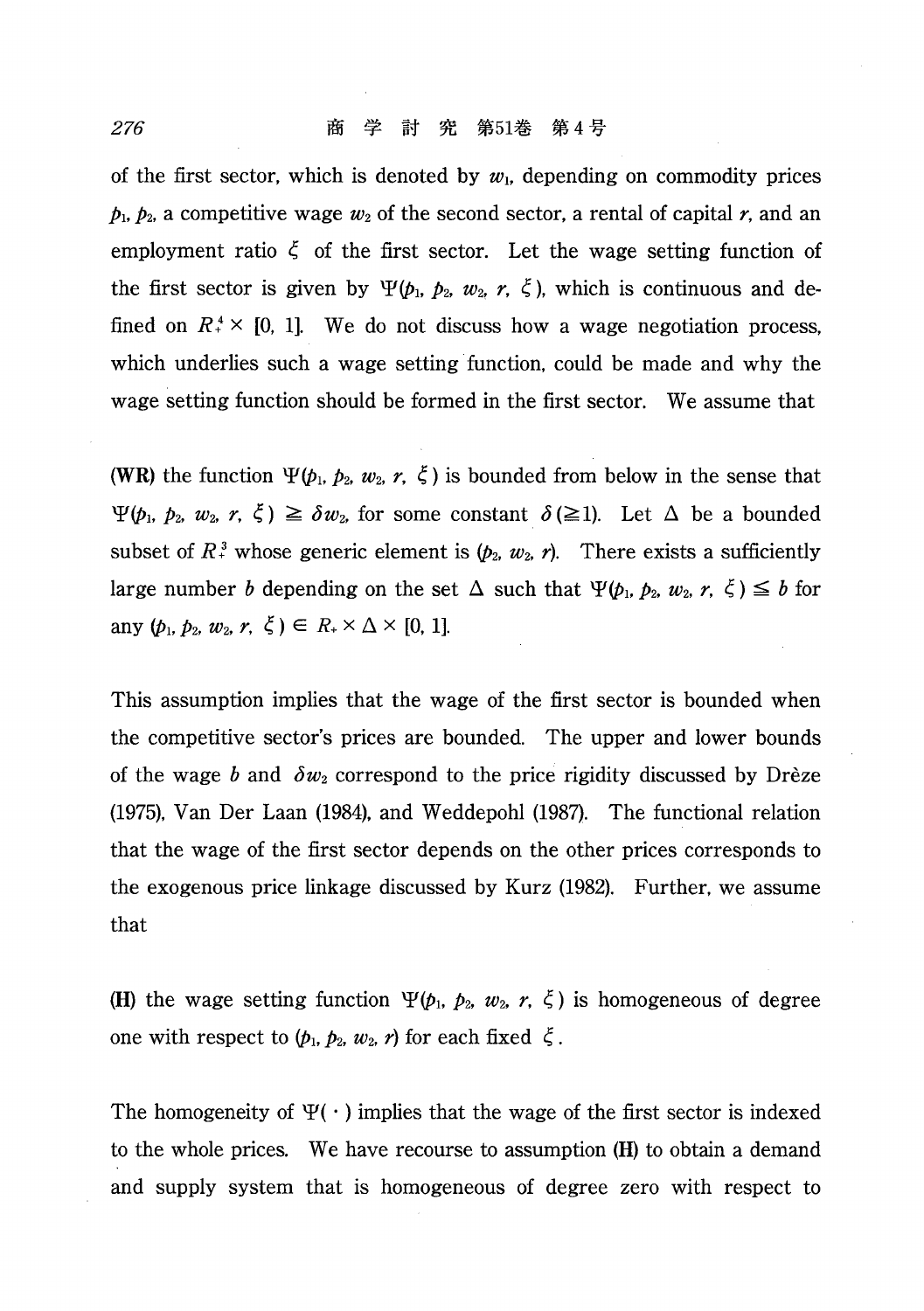277

prices.

We can find the simplest example of the wage setting function defined above such that

 $\Psi(b_1, b_2, w_2, r, \xi) = \delta w_2$ 

Another example is provided such that

$$
\Psi(\rho_1, \, \rho_2, \, w_2, \, r, \, \zeta) = (1 - \rho((\zeta))w_2 + \rho(\zeta)\,\pi w_2,
$$

where  $\rho(\xi)$  is a continuous function whose range is [0, 1] and  $\pi$  (> 1) is a positive constant. A few comments will be in order on this example. Suppose that negotiations are made with respect to wage determination between the employer and the employee in the first sector and that the functions  $\rho(\xi)$  and  $1 - \rho(\xi)$  represent the employee's and the employer's powers in the wage negotiations, respectively. The employee prefers the high wage  $\pi w_2$ ,  $\pi > 1$  to the law wage  $w_2$ , while the employer oppositely. It is reasonable that the value of  $\rho(\xi)$  gets arbitrary small when  $\xi$  goes to the vicinity The power of workers rises as the number of workers increases, of zero. that is  $\rho(\xi)$  increases as  $\xi$  increases as long as the number of employees is small. Finally,  $\rho(\xi)$  begins to decrease when  $\xi$  exceeds some critical value because the high employment ratio implies that the labor market becomes competitive. And thus we can assume  $\rho(\xi)$  is reversely U-shaped.

We can interpret the wage setting function  $\Psi(\cdot)$  as a variant of the wage determination according to the relative wage hypothesis. We restrict the class of wage setting functions satisfying

(WR') the function  $\Psi(p_1, p_2, w_2, r, \zeta)$  is bounded in the sense that

 $\delta w_2 \leq \Psi(b_1, b_2, w_2, r, \xi) \leq \overline{\delta} w_2$ 

for some constants  $\delta$  and  $\bar{\delta}$  ( $\bar{\delta} \geq \delta \geq 1$ ).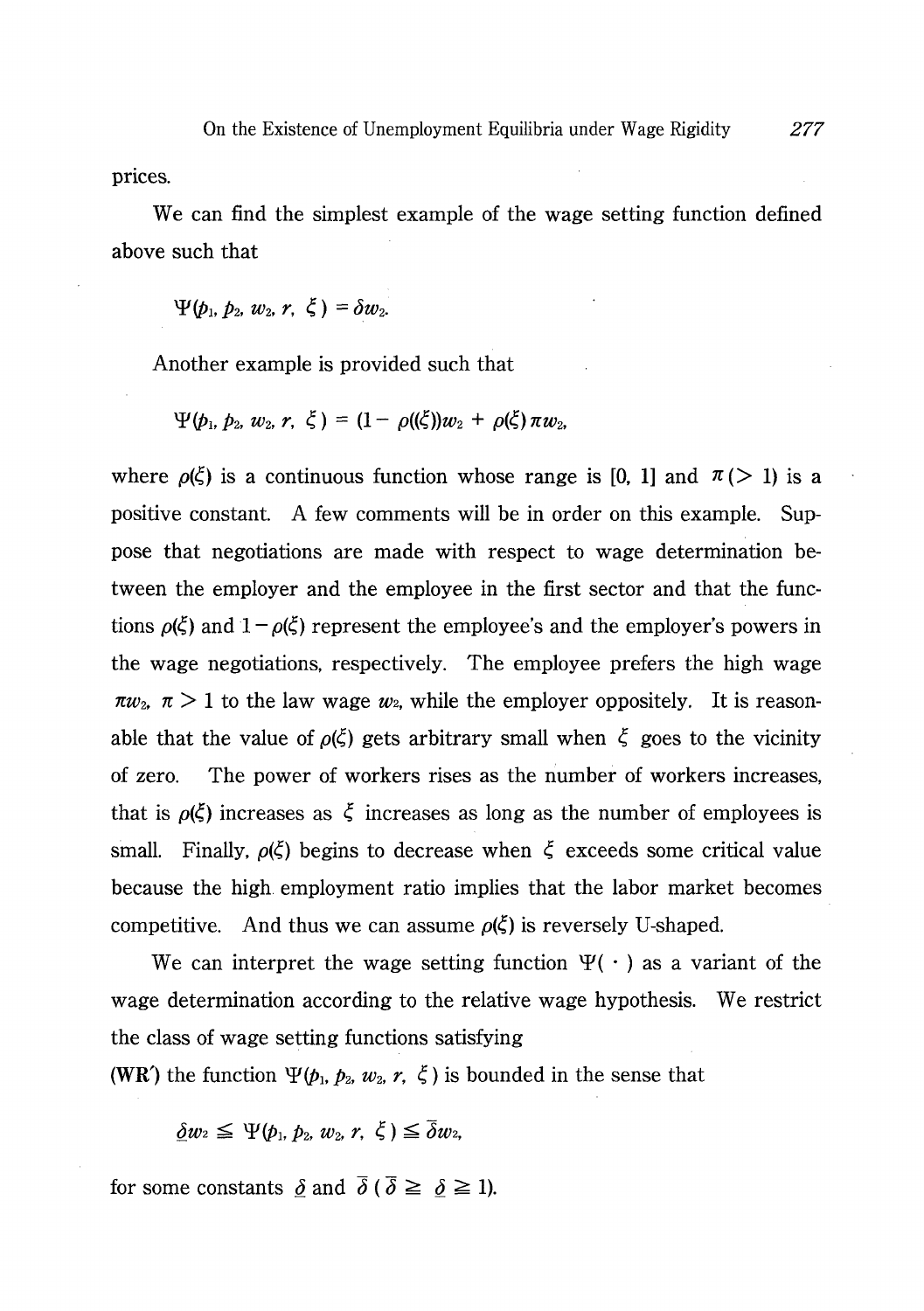It is easy to see that the condition  $(WR')$  implies  $(WR)$ . By the condition (WR) together with (H), we restrict the ratio of wages  $w_1/w_2$  in a closed interval. And thus we can regard  $(WR')$  as an expression of the Keynesian relative wage hypothesis when  $\overline{\delta} = \delta$  is the case (see Summers (1988)).

The role of government here is to give unemployment benefits to the unemployed. Suppose that the amount of unemployment benefits is indexed to the competitive wage such as  $\alpha w_2$  where  $\alpha$  is a constant and  $0 \le \alpha \le$ The expenditure is financed by a revenue raised by the capital and the 1. labor taxes on producers. Let  $t_K$  and  $t_L$  denote the capital tax rate and the labor tax rate, respectively.

Let  $Q_i$  denote the set of all pairs of the capital and the labor inputs  $(k_i, \lambda)$  by the use of which the *i*-th sector can produce one unit of the *i*-th product. We assume that each sector minimizes its production cost. Let  $k(T_{\ell}w_i, T_{\ell}y_i)$  and  $\lambda(T_{\ell}w_i, T_{\ell}y_i)$  be capital and labor demand functions to produce one unit of the *i*-th product respectively, where  $w_i$  and r are factor prices and  $T_L := 1 + t_L$  and  $T_K := 1 + t_K$ <sup>5)</sup> We assume  $Q_i$  has enough curvature so that the correspondences  $k_i(T_Lw_i, T_Kr)$  and  $\lambda_i(T_Lw_i, T_Kr)$  are single valued,  $i = 1, 2$ .

The product price of the *i*-th sector is defined as

$$
p_i := T_K r k_i (T_L w_i, T_K r) + T_L w_i \lambda_i (T_L w_i, T_K r), i = 1, 2.
$$

We assume that

(B) for any sequence  $\{(w_2^m, r^m) \mid m = 1,2,...\}$ , whose limit is  $(w_2, r)$ , the following conditions are satisfied

(i) if  $w_2 > 0$  and  $r = 0$ , then  $k_2(T_L w_2^m, T_K r^m) \rightarrow \infty$  as  $m \rightarrow \infty$ ,

<sup>5)</sup> The symbol " $:=$ " implies that the left hand side is defined by the right hand side.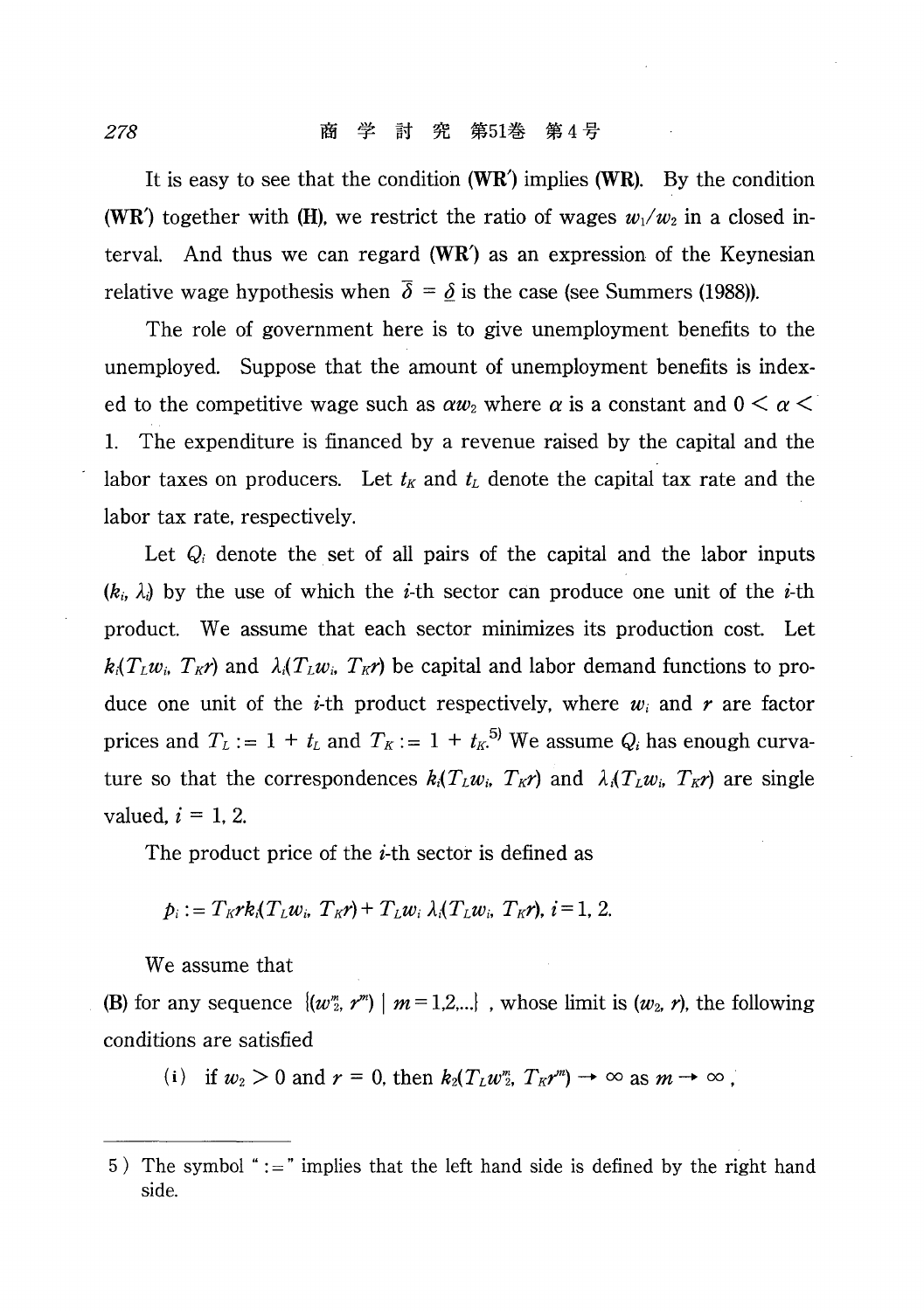(ii) if  $w_2 = 0$  and  $r > 0$ , then  $\lambda_2(T_L w_2^m, T_K w_1^m) \to \infty$  as  $m \to \infty$ ,

(iii) if  $w_2 = 0$  or  $r = 0$ , then  $p_2(T_L w_2^m, T_K r^m) \rightarrow 0$  as  $m \rightarrow \infty$ .

The assumption (B) implies that the unit isoquant  $Q_2$  is unbounded and that  $Q_2$  has two axes as asymptotes.

Let  $y_i$  denote the *i*-th sector output level. Let  $K_i(T_L w_i, T_K r, y_i)$  and  $L(T_{\mu}w_i, T_{\kappa}r, y_i)$  be demands for factors of the *i*-th sector and be defined such that

$$
K_i(T_L w_i, T_K r, y_i) := y_i k_i(T_L w_i, T_K r), i = 1, 2,
$$
  

$$
L_i(T_L w_i, T_K r, y_i) := y_i \lambda_i(T_L w_i, T_K r), i = 1, 2.
$$

Let  $I$  denote the income of a consumer. Utility maximizing behavior of a consumer such as

max  $u(x_1, x_2)$  subject to  $p_1x_1 + p_2x_2 \leq I$ ,

leads us to demands for commodities  $x_i(p_1, p_2, I)$ ,  $i = 1,2$ .

#### $2.2$ **Equilibrium Conditions**

A worker chooses in which sector to work by comparing the expected utilities he would gain. Let prices and the first sector employment ratio be  $(\phi_1, \phi_2, w_1, w_2)$  and  $\xi$ , respectively. The worker who wants to work in the first sector faces the probability of employment  $\xi$ . The expected utility  $u^1$ from working in the first sector is

$$
u^1 = \xi u(x_1(p_1, p_2, w_1 + R), x_2(p_1, p_2, w_1 + R))
$$
  
+ 
$$
(1 - \xi)u(x_1(p_1, p_2, \alpha w_2 + R), x_2(x_1(p_1, p_2, \alpha w_2 + R)),
$$

where R is the income from capital. The utility  $u^2$  from working in the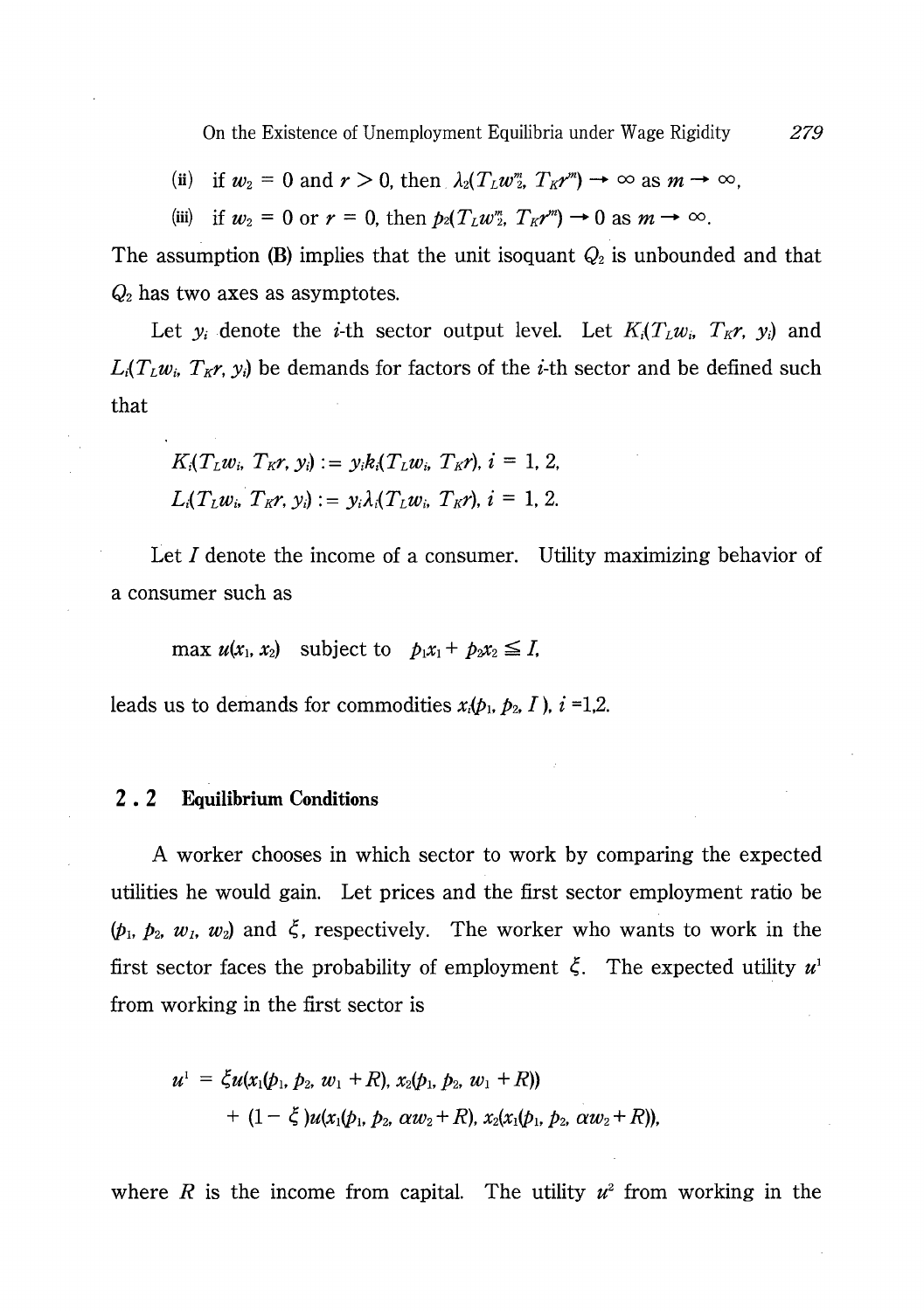second sector is

 $u^2 = u(x_1(b_1, b_2, w_2 + R), x_2(b_1, b_2, w_2 + R))$ 

Note that the utility function of every worker, here, is identical and thus all workers want to work in the first (resp. second) sector if the situation  $u^3 > u^2$  (resp.  $u^3 < u^2$ ). If every worker is indifferent to the choice of the sector for him to work, then there exists a possible equilibrium which satisfies the condition  $u^1 = u^2$ .

Instead of these expected utility formula, we assume for simplicity that the workers supply their labor to the sector that offers the higher expected wage. The equilibrium condition we use in this paper then is the following equality,

 $\zeta w_1 + (1 - \zeta) \alpha w_2 = w_2$ 

should conditions Moreover. one also note that both two  $\xi w_1 + (1 - \xi) \alpha w_2 = w_2$  and  $u^1 = u^2$  are equivalent when the utility function is homogenous of degree one. This implies that the workers are indifferent between the expected and competitive wages in the sense that their utility depends on their expected incomes. This may be a slightly different from the usual risk neutral presentation.

We shall discuss the boundedness of the price setting function after defining unemployment equilibria and give an example where no reasonable equilibria exist when  $\Psi(\cdot)$  is not bounded from above.<sup>6)</sup>

The labor market equilibrium condition is stated as

280

<sup>6)</sup> Note that the equality does not hold if  $w_1( = \Psi(\cdot))$  is strictly less than  $w_2$  for any  $(\mathfrak{p}_1, \mathfrak{p}_2, w_2, r, \zeta)$ , this relates to the boundedness of the wage setting function.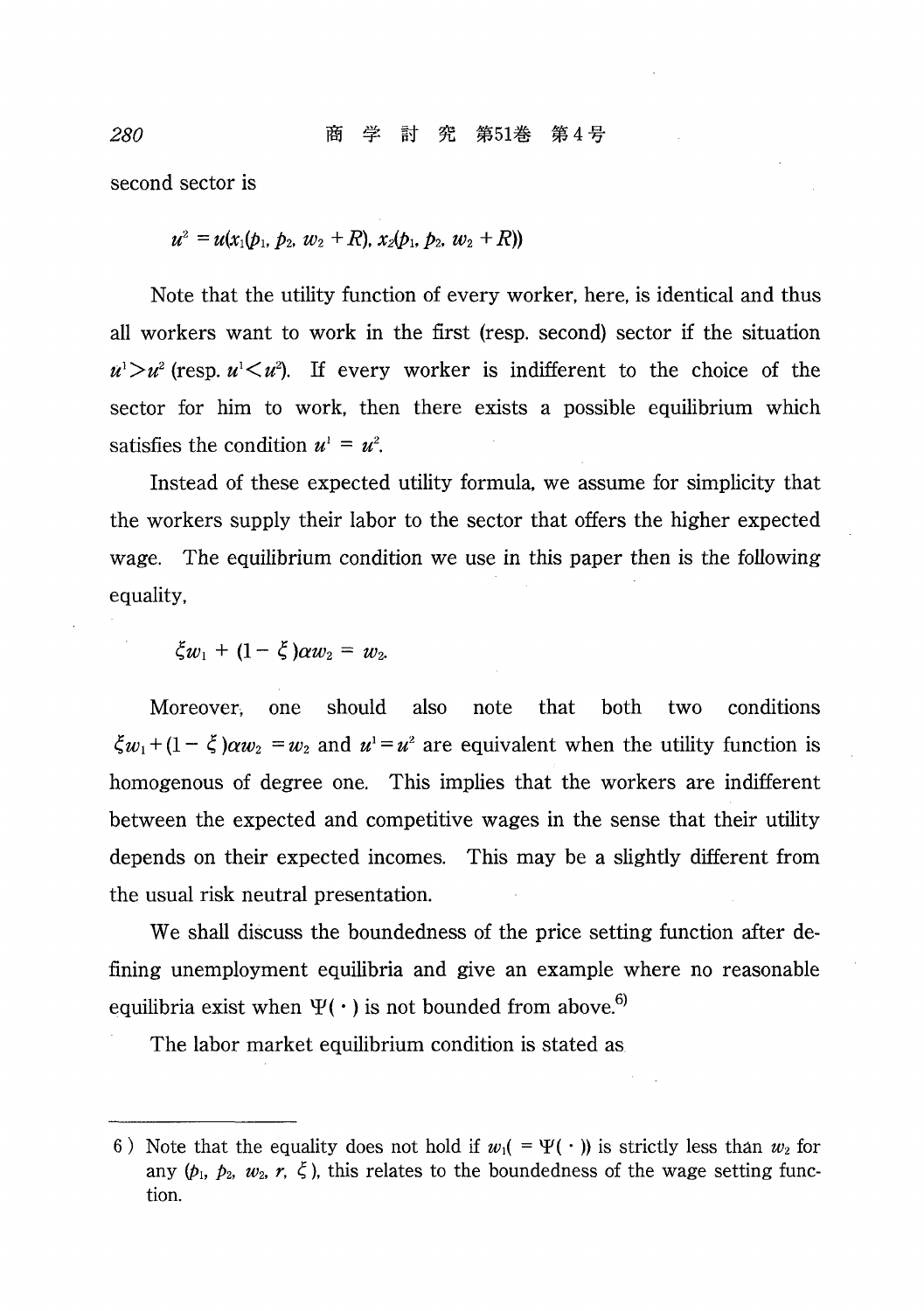$$
\frac{L_1(T_L w_1, T_K r, y_1)}{\xi} + L_2(T_L w_2, T_K r, y_2) = L_0.
$$

The first term in the left hand side of the above condition is the sum of the employed and unemployed workers in the first sector. Note that there are no rationing schemes of labor in the equilibrium condition defined above. Therefore the questions of who are unemployed or employed among workers are not involved here. In this sense, we do not discuss the micro structure of labor market, but concentrate ourself to the aggregate labor balance. We can rewrite this into a stochastic equilibrium formula as follows

$$
L_1(T_L w_1, T_K r, y_1) = \xi(L_0 - L_2(T_L w_2, T_K r, y_2)).
$$

The right hand side of the equation is the expected supply of labor to the first sector and the left hand side is the labor demand. That is to say, this is a stochastic equilibrium, which is similar to Wu (1990).

Let the total income of workers be given by  $I(w_1, w_2, r, \xi)$ . We have

$$
I(w_1, w_2, r, \xi) := rK_0 + w_2L_0, \text{ if } \xi w_1 + (1 - x)\alpha w_2 \leq w_2, \\ := rK_0 + (\xi w_1 + (1 - \xi)\alpha w_2) L_0, \\ \text{if } \xi w_1 + (1 - \xi)\alpha w_2 > w_2.
$$

The assumption (U) of homotheticity of the utility function enables us to write total demand  $X_i$  for the *i*-th commodity as a function of the total income and two commodity prices, i. e.

 $X_i(p_1, p_2, w_1, w_2, r, \xi) := x_i(p_1, p_2, I(w_1, w_2, r, \xi))$ ,  $i = 1.2$ .

Finally, we consider the government budget. A triplet  $(T_K, T_L, \alpha)$  is called a tax scheme. A tax scheme  $(T_K, T_L, \alpha)$  is called *feasible* if the government budget is balanced, i. e.,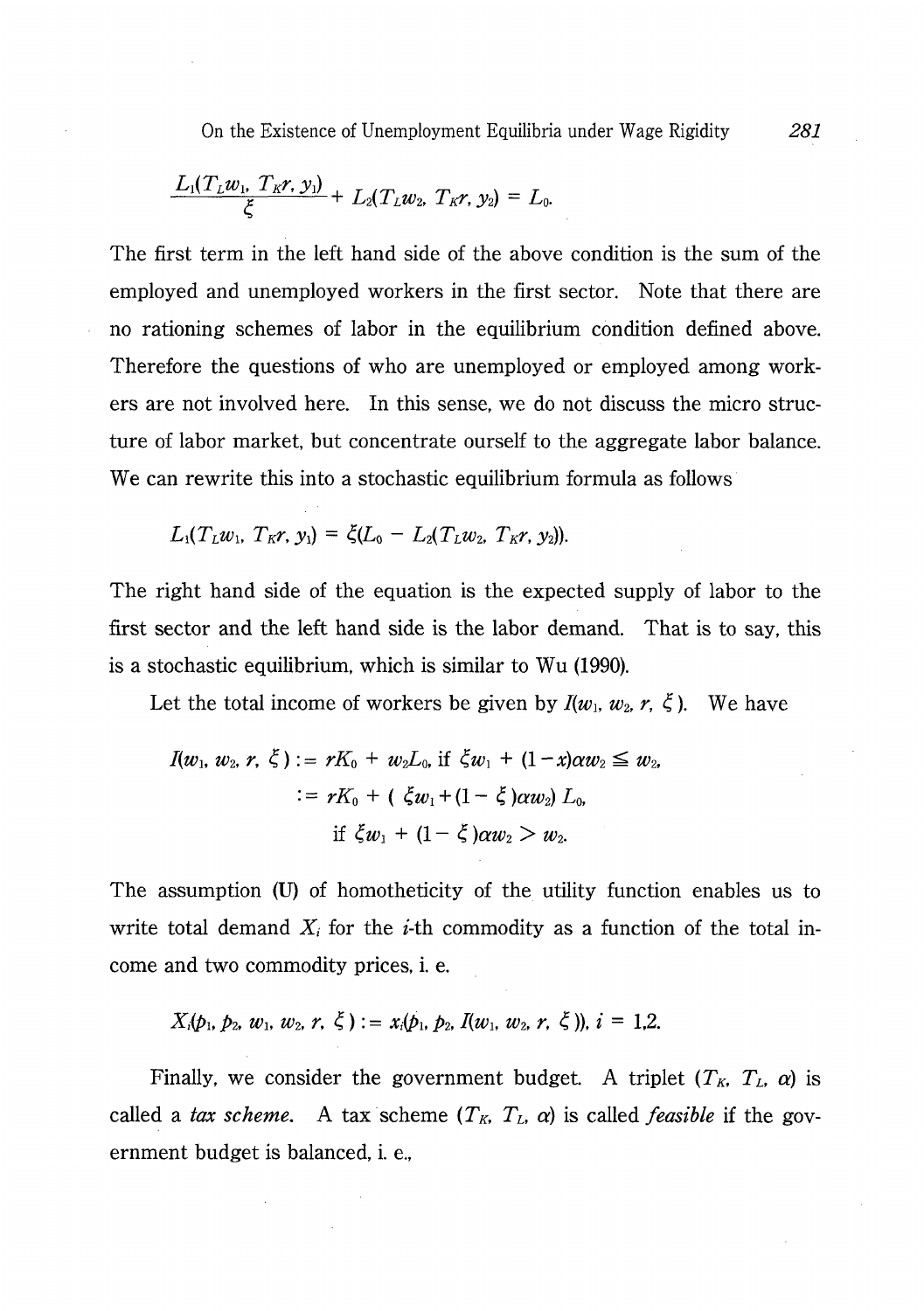$$
\alpha w_2 L_1(T_L w_1, T_K r, y_1) \frac{1-\xi}{\xi} = t_K r(K_1(T_L w_1, T_K r, y_1)
$$
  
+  $K_2(T_L w_2, T_K r, y_2) + t_L(w_1 L_1(T_L w_1, T_K r, y_1) + w_2 L_2(T_L w_2, T_K r, y_2)).$ 

The right hand side is the tax revenue. The left hand side is the government transfer to the unemployed since the number of unemployed workers is  $L_1(T_Lw_1, T_Kr, y_1)$   $(1 - \xi)/\xi$  when the labor market is balanced.

#### $2.3$ Definition of unemployment Equilibria

We are now fully equipped to define unemployment equilibria.

**Definition** A triplet of an allocation  $(X_1^*, X_2^*, y_1^*, y_2^*, K_1^*, K_2^*, L_1^*, L_2^*)$  prices  $(w_1^*, w_2^*, W_1^*, W_2^*, W_1^*, W_2^*, W_2^*, W_1^*, W_2^*, W_1^*, W_2^*, W_2^*, W_1^*, W_2^*, W_2^*, W_1^*, W_2^*, W_2^*, W_1^*, W_2^*, W_2^*, W_1^*, W_2^*, W_2^*, W_1^*, W_2^*,$  $w^*, r^*, p^*, p^*$  and an employment ratio of the first sector  $\xi^*$  ( $0 \leq \xi^* \leq 1$ ) is an unemployment equilibrium relative to a wage setting function  $\Psi(\cdot)$  and a tax scheme  $(T^*, T^*, \alpha)$  when the following conditions are satisfied.

### $(a)$  [market equilibrium]

- (1)  $L_1(T^*_{\alpha}w^*_{\alpha}, T^*_{\alpha}r^*_{\alpha}, y^*_{\beta}/\zeta^* + L_2(T^*_{\alpha}w^*_{\alpha}, T^*_{\alpha}r^*_{\alpha}, y^*_{\beta}) = L_0$
- (2)  $K_1(T^*w^*, T^*x^*, y^*) + K_2(T^*w^*, T^*x^*, y^*) = K_0$
- (3)  $X_i(p_1^*, p_2^*, w_1^*, w_2^*, r^*, \zeta^*) = y_i^* i = 1,2,$
- $(b)$  [price setting and wage expectation]
	- (4)  $w_1^* = \Psi(p_1^*, p_2^*, w_2^*, r^*, \xi^*),$
	- (5)  $\xi^* w_1^* + (1 \xi^*) \alpha w_2^* = w_2^*$
- $(c)$  [government budget]
	- (6) the tax scheme  $(T_L^*, T_K^*, \alpha)$  is feasible.

282

<sup>7)</sup> The values of  $X^*$ ,  $X^*$ ,  $K^*$ ,  $K^*$ ,  $L^*$ , and  $L^*$  are those of corresponding functions evaluated at  $(y_1^*, y_2^*, \zeta^*)$ ,  $(w_1^*, w_2^*, r^*, p_1^*, p_2^*)$  and  $(T_2^*, T_1^*)$ .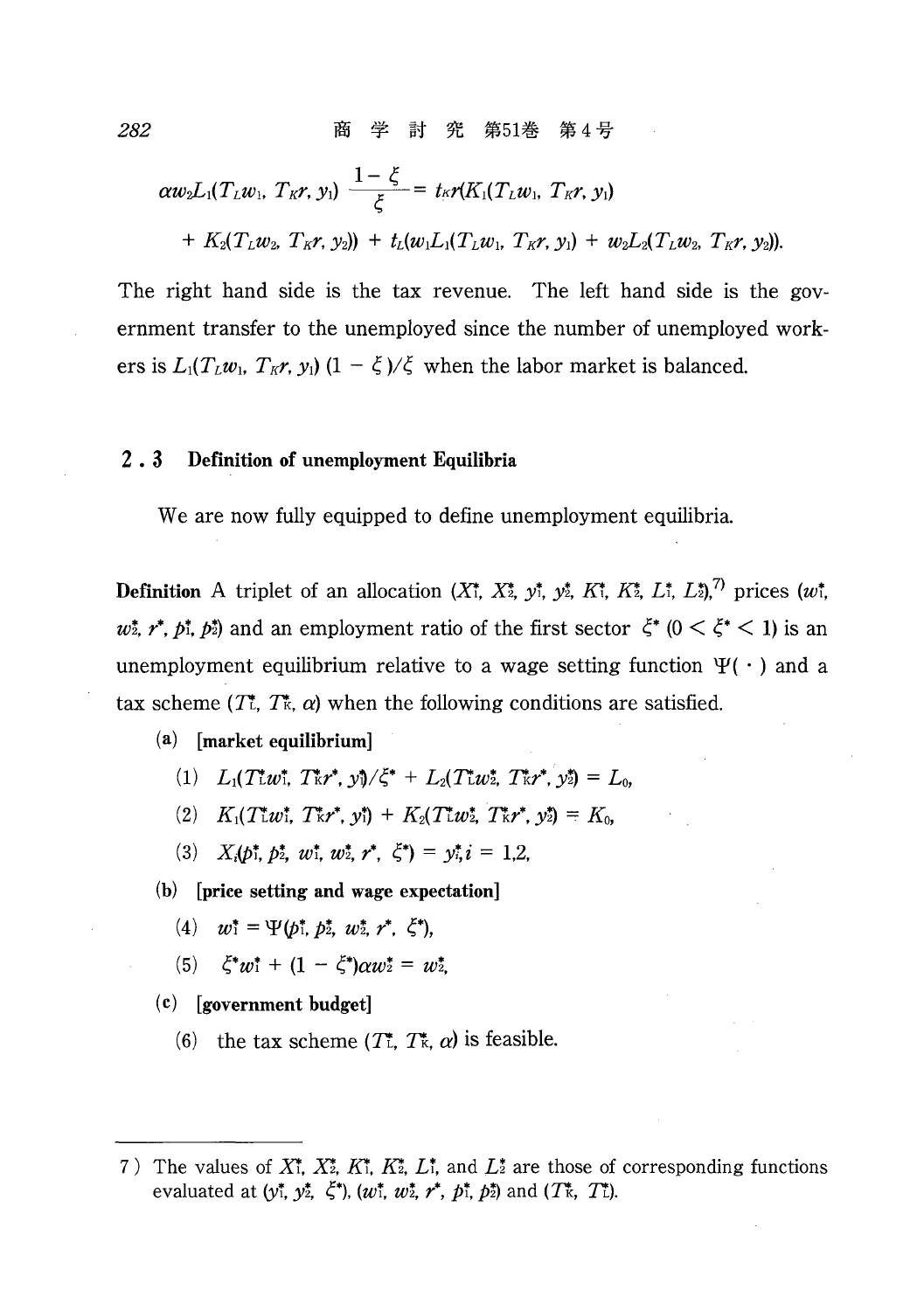Equation (1) implies that employed and unemployed workers sum into  $L_0$ , which illustrates an equilibrium statement incorporating unemployment. The capital market clearing condition is  $(2)$ . The equalities of demands and supplies for commodities are stated in  $(3)$ . Equation  $(4)$  is the first sector wage setting. The equality between the competitive wage and the expected wage is described by  $(5)$ . The statement  $(6)$  characterizes the government budget constraint.

One characteristic feature in the definition is that the employment ratio  $\zeta^*$ is endogenously determined. That is, workers have a belief on the employment ratio in advance which coincides with the resulting ratio. There, we assume some belief forming mechanism similar to the one in the rational expectation theory.

#### $2.4$ Walras law

Walras law is one of the usual building blocks in the existence proof of general equilibrium. Our model so far developed describes a disequilibrium. In addition, there are two wages  $w_1$  and  $w_2$ . And thus we can not expect Walras law holds. We can, however, establish a quasi-Walras law when we restrict wages appropriately. This makes the existence proof much easy.

Let  $((y_1, y_2), (w_2, r), \xi)$  be any element of  $R_{++}^2 \times S^0 \times (0, 1]$ , where S<sup>o</sup> is the relative interior of the set  $S := \{(w_2, r) \in R_+^2 | w_2 + r = 1 \}$ . Let  $\tilde{w}_1$  be a function of  $w_2$  and  $\zeta$ , such that

$$
\tilde{w}_1:=\frac{w_2}{\eta(\xi)}, \ \eta(\xi):=\frac{\xi}{1-\alpha(1-\xi)}.
$$

Replace every  $w_1$  with  $\tilde{w}_1$  and we can confine ourselves to the state that the expected wage of the first sector, which is  $\xi \tilde{w}_1 + (1 - \xi) \alpha w_2$ , coincides with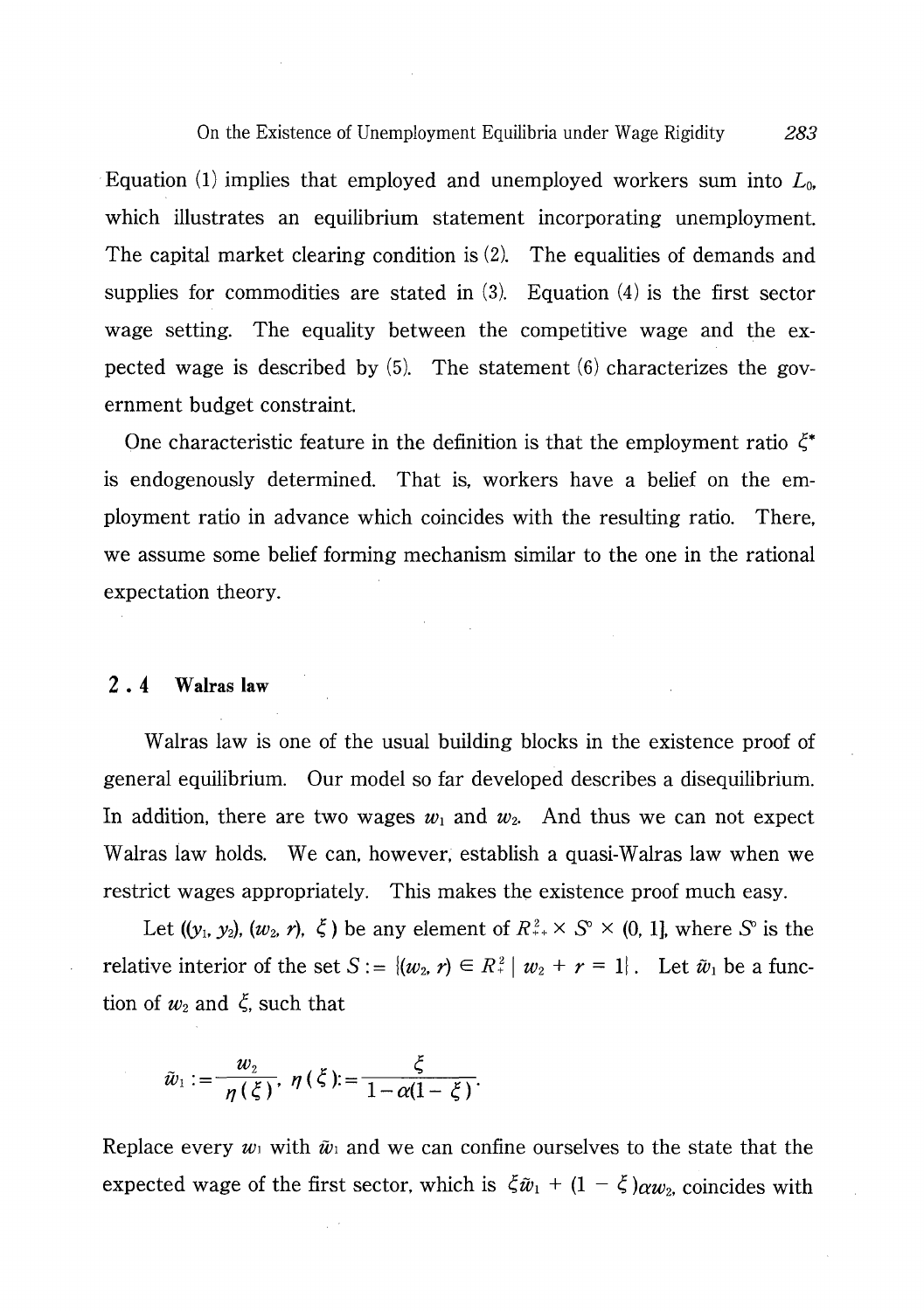competitive wage  $w_2$ . In this circumstance, we can regard the total income as a function of  $w_2$  and r, such that

 $ilde{I}(w_2, r) := w_2 L_0 + r K_0$ 

Let  $\tilde{X}_i(p_1, p_2, w_2, r) := x_i(p_1, p_2, \tilde{I}(w_2, r)), i = 1,2$ . Let  $E_K$  and  $E_L$  be the excess demands for capital and labor, respectively. We now

$$
E_K := K_1(T_L w_2/\eta(\xi), T_K r, y_1) + K_2(T_L w_2, T_K r, y_2) - K_0,
$$
  
\n
$$
E_L := L_1(T_L w_2/\eta(\xi), T_K r, y_1)/\xi + L_2(T_L w_2, T_K r, y_2) - L_0.
$$

For simplicity, we write  $\tilde{X}_i$ ,  $\tilde{K}_1$ ,  $\tilde{K}_2$ ,  $\tilde{L}_1$  and  $\tilde{L}_2$  instead of  $\tilde{X}_i$  ( $p_1$ ,  $p_2$ ,  $w_2$ ,  $r$ ),  $\tilde{K_1}(T_Lw_2/\eta(\xi),T_Kr_1y_1),$  $\tilde{K_2}(T_Lw_z,T_Kr_1y_2), \hspace{1cm} \tilde{L_1}(T_Lw_z/\eta(\xi),T_Kr_1y_1),$ and  $\tilde{L}_2(T_Lw_2, T_Kr, y_2)$ . By consumers' budget constraints and the linear homogeneity of production functions, we have

$$
p_1(\tilde{X}_1 - y_1) + p_2(\tilde{X}_2 - y_2) + w_2 E_L + r E_K
$$
  
\n
$$
= p_1 \tilde{X}_1 + p_2 \tilde{X}_2 - w_2 L_0 - r K_0
$$
  
\n
$$
- (p_1 y_1 - T_L w_2 \tilde{L}_1 / \eta(\xi) - T_K r \tilde{K}_1)
$$
  
\n
$$
- (p_2 y_2 - T_L w_2 \tilde{L}_2 - T_K r \tilde{K}_2)
$$
  
\n
$$
+ w_2 \tilde{L}_1 / \xi - T_L w_2 \tilde{L}_1 / \eta(\xi) + w_2 \tilde{L}_2 - T_L w_2 \tilde{L}_2 - t_K r (\tilde{K}_1 + \tilde{K}_2)
$$
  
\n
$$
= \alpha w_2 \tilde{L}_1 (1 - \xi) / \xi - t_L (\tilde{w}_1 \tilde{L}_1 + w_2 \tilde{L}_2) - t_K r (\tilde{K}_1 + \tilde{K}_2).
$$

Finally, let  $E<sub>G</sub>$  be the net revenue of the government defined as

$$
E_G := t_L(\tilde{w}_1\tilde{L}_1 + w_2\tilde{L}_2) + t_K r(\tilde{K}_1 + \tilde{K}_2) - \alpha w_2 \tilde{L}_1(1-\xi)/\xi.
$$

We have then.

$$
p_1(\tilde{X}_1-y_1)+p_2(\tilde{X}_2-y_2)+w_2E_L+rE_K+E_G=0.
$$

This is our Walras law. Note that the relation holds when  $w_1 = \tilde{w}_1$ .

284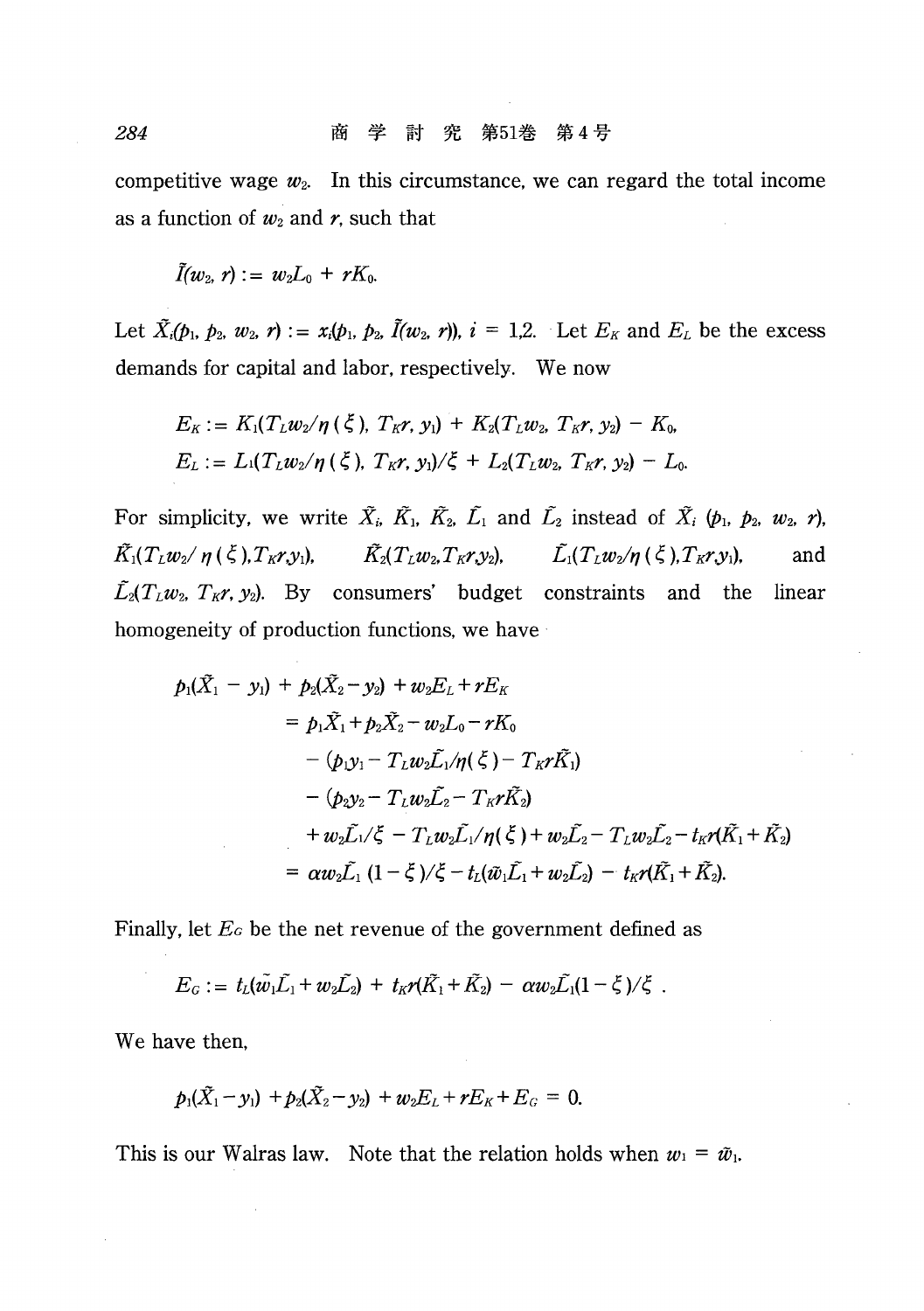### $2.5$ **Uniform Boundedness of the Price Setting Function**

We discuss, here, analytically the reason why the price setting function must be uniformly bounded from above. We present an example in which there are no reasonable equilibria under a price setting function that is not uniformly bounded from above. Let the wage setting function be

$$
\Psi(\mathbf{p}_1,\mathbf{p}_2,\mathbf{w}_2,\mathbf{r},\mathbf{\xi}) := v w_2/\xi,
$$

where  $v$  is a positive constant which is strictly greater than unity. The function is not bounded from above and does not satisfy the condition (WR).

Substituting  $w_1$  in (5) with this  $\Psi(\cdot)$ , we have

 $vw_2 + (1 - \xi)\alpha w_2 = w_2$ .

Assuming  $w_2$  is positive in reasonable equilibria, we obtain

$$
\xi = \frac{v - 1 + \alpha}{\alpha} > 1.
$$

This is, however, impossible. And thus we need the uniform boundedness of the wage setting function unless the competitive wage is nil.

### **Existence Proof** 3

Our main result is stated as follows:

**Theorem** Suppose that the wage setting function  $\Psi(\cdot)$  satisfies (H) and (WR) with  $\delta > 1$ . If the assumptions (P), (U), and (B) hold, then there exist the unemployment equilibria relative to a wage setting function and a tax scheme.

We can immediately obtain the following lemma.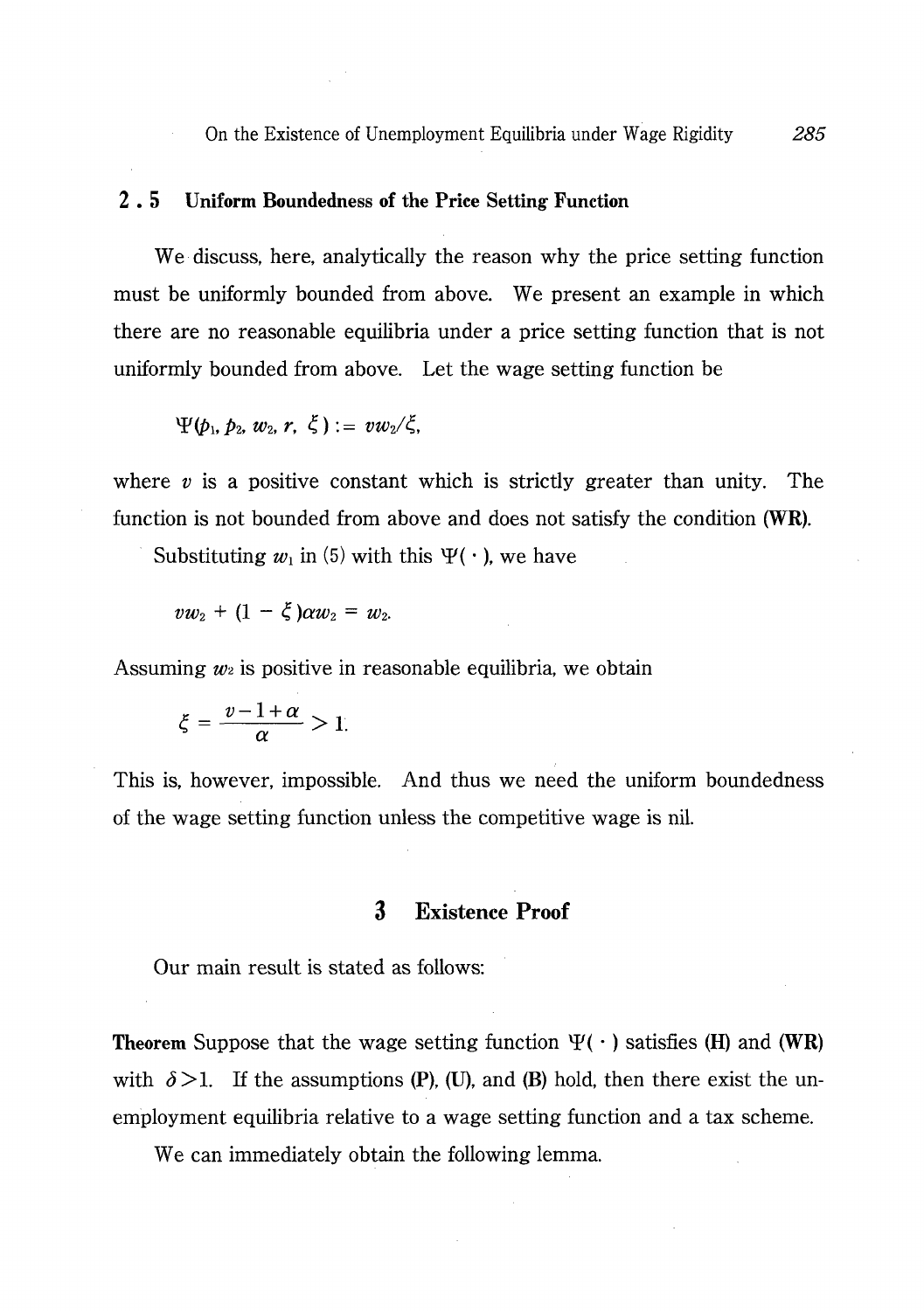**Lemma** Under the assumption (U), for any  $(p_1, p_2, I)$  it holds that (PD) if  $I > 0$  and  $p_i > 0$ ,  $i = 1, 2$ , then  $X_i(p_1, p_2, I) > 0$ ,  $i = 1, 2$ .

For any sequence  $\{(p_1^m, p_2^m, p_1^m | m = 1, 2,...) \text{ in } R_{++}^3 \text{ whose limit is } (p_1, p_2, p_3) \text{, we}$ have

(BD) if  $p_i = 0$  and  $I > 0$ , then  $X_i(p^n_i, p^n_2, P^n) \rightarrow \infty$  as  $m \rightarrow \infty$ .<sup>8)</sup>

Note that all the tax rates can not be determined exogenously, since the rate  $\alpha$  is a given constant and tax rates are determined in (6). We introduce a relation such as  $t_K = tt_L$ , where t is a non-negative constant. This is not a restrictive assumption at all but is a convention to determine two tax rates by a single variable. Below, we use an auxiliary endogenous variable  $\tau$  in an interval (0, 1], and define  $T_L := 1/\tau$  and  $t_L := T_L - 1$ .

It is easy to see that for any given  $\alpha(1 > \alpha \ge 0)$ , there exists a sufficiently small positive number e (  $\lt 1$ ) such that  $(1 - \alpha)/\tau - 1 > 0$  for any  $\tau$ satisfying  $e \geq \tau > 0$ . By this property we can restrict possible tax rates to

 $p_{1}^{m}X_{1}^{m}+p_{2}^{m}X_{2}^{m}=I^{m}.$ 

It is easy to see that at least one of  $X_{\alpha}^{m}$  and  $X_{\alpha}^{m}$  goes to infinity. Second, we consider a case that either  $p_1$  or  $p_2$  is zero. Without loss of generality, we suppose that  $p_1^m \rightarrow 0$ . Soppose that the sequence  $(X_1^m, X_2^m)$  have a upper bound. We can assume that a subsequence of  $\{X_{1}^{m}, X_{2}^{m}\}$  converges to a point  $(X_{1}, X_{2})$ . We choose a point  $(X_1 + 1, X_2)$  such that  $u(X_1, X_2) < u(X_1 + 1, X_2)$ . Given sufficiently small  $\epsilon > 0$ , we have

$$
p_{11}^{m}(X_{1}+1-\varepsilon)+p_{21}^{m}(X_{2}-\varepsilon)=p_{11}^{m}X_{1}+p_{21}^{m}X_{2}+p_{11}^{m}(1-\varepsilon)-p_{21}^{m}\varepsilon.
$$

The value of the right hand side is less than  $I^m$  for  $m$  sufficiently large. For every  $2\varepsilon$  neighborhood of  $(X_1 + 1, X_2)$ , there is a point  $(X_1 + 1 - \varepsilon, X_2 - \varepsilon)$  that is in the budget budget set for sufficiently large m. Since  $\epsilon$  can be taken arbitrarily small and since  $u(\cdot)$  is continuous, it follows that  $u(X_1^m, X_2^m) \leq u(X_1 + 1 - \varepsilon,$  $X_2 - \varepsilon$ ). The consumption bundle  $(X_1 + 1 - \varepsilon, X_2 - \varepsilon)$  is in the budget set for  $(p_{1}^{m})$  $p_2^m$ ,  $I^m$ ). This is a contradiction.

286

<sup>8) (</sup>PD) is obvious. To prove (BD), first we consider a case that both prices,  $p_1$  and  $p_2$  are zero. By consumers' budget constraints, we have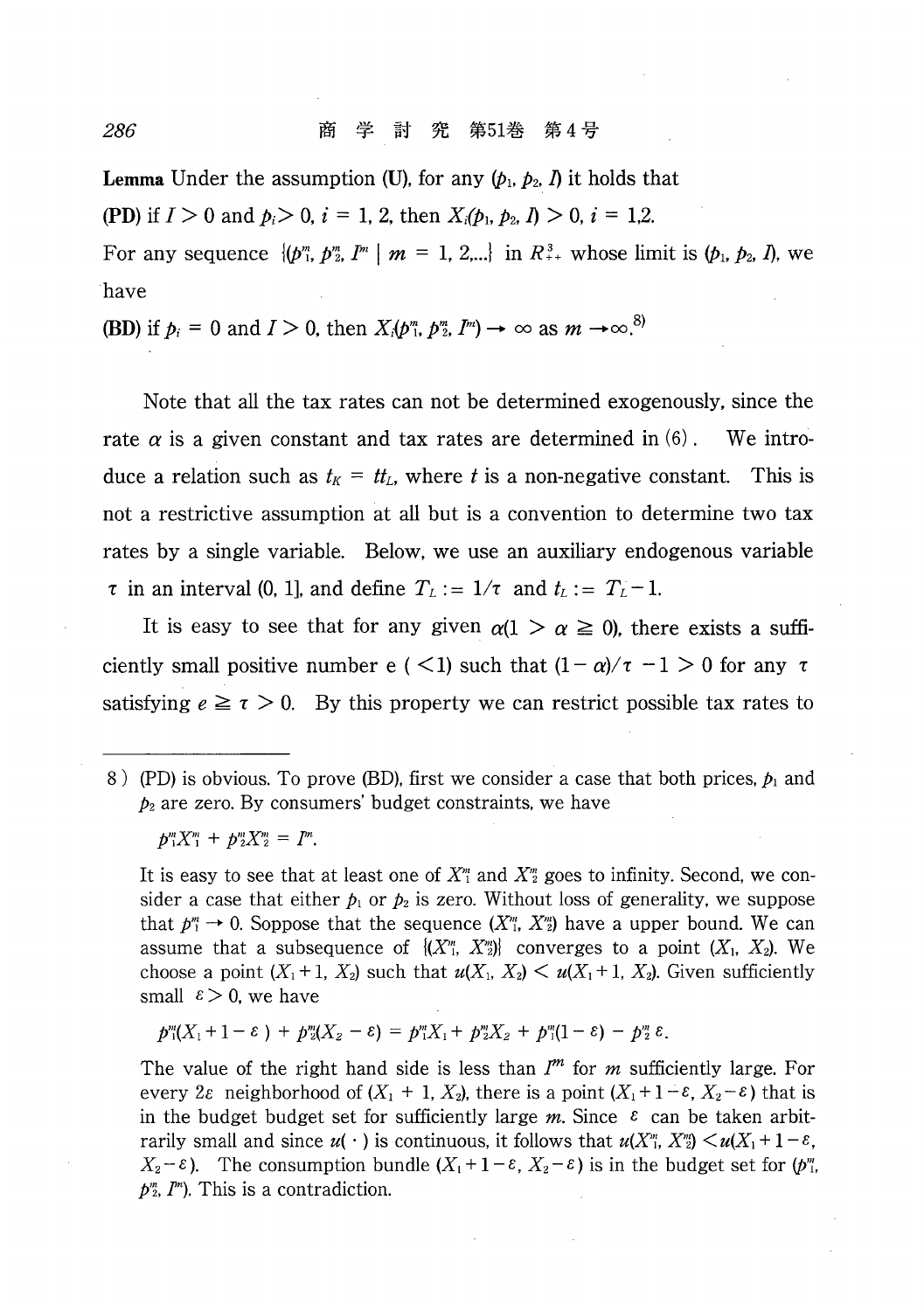a compact set :

$$
\{(t_L, t_K) \in R^2 + | t_K = tt_L, t_L = 1/\tau - 1, \tau \in [e, 1]\}
$$

when the wage in the fist sector is  $\tilde{w}_1$ . In fact, let  $\tau$  satisfy  $0 \le \tau \le e$ . Define  $t_L = 1/\tau - 1$ ,  $t_K = t_t$ . Suppose  $w_1 = \tilde{w}_1$ . Then we can see that for any  $((y_1, y_2), (w_2, r), \xi)$  in  $R_{++}^2 \times S^0 \times (0, 1]$ ,

 $\text{tax}$  revenue – government expenditure

$$
\geq t_L \tilde{w}_1 \tilde{L}_1 - \alpha w_2 \tilde{L}_1 (1 - \xi) / \xi
$$
  
= 
$$
\{t_L (1 - \alpha (1 - \xi)) - \alpha (1 - \xi)\} w_2 \tilde{L}_1 / \xi
$$
  
> 
$$
\{t_L (1 - \alpha) - \alpha \} w_2 \tilde{L}_1 / \xi
$$
  
= 
$$
\{(1 - \alpha) / \tau - 1\} w_2 \tilde{L}_1 / \xi > 0.
$$

Thus the tax revenue always exceeds the government expenditure as long as  $w_1 = \tilde{w}_1$ . This together with the fact that the tax revenue is nil when  $t_K = t_L = 0$  (i. e.,  $\tau = 1$ ) enables us to put the inverse of  $1 + t_L$  in the closed segment  $[e, 1]$ .

### Proof of the existence

Let  $\Gamma$  be the attainable set:

$$
\Gamma := \{ (y_1, y_2) \in R^2 \mid \text{there exist } (K_1, L_1) \text{ and } (K_2, L_2) \text{ satisfying}
$$

$$
y_1 \leq F_1(K_1, L_1), y_2 \leq F_2(K_2, L_2),
$$

$$
K_1 + K_2 \leq K_0 \text{ and } L_1 + L_2 \leq L_0 \}.
$$

It is clear that  $\Gamma$  is a convex compact set. We can find a sufficiently large number M such that if  $(K_i, L_i)$  is a pair of factors satisfying  $F_i(K_i, L_i) \geq M$ , then it holds that  $L_i > L_0$  or  $K_i > K_0$ ,  $i = 1, 2$ . It is obvious that  $\Gamma$  is a subset of  $Z := [0, M] \times [0, M]$ .

For any element  $((y_1, y_2), (w_2, r), \xi, \tau) \in Z \times S^{\circ} \times (0, 1) \times [e, 1]$ , let us define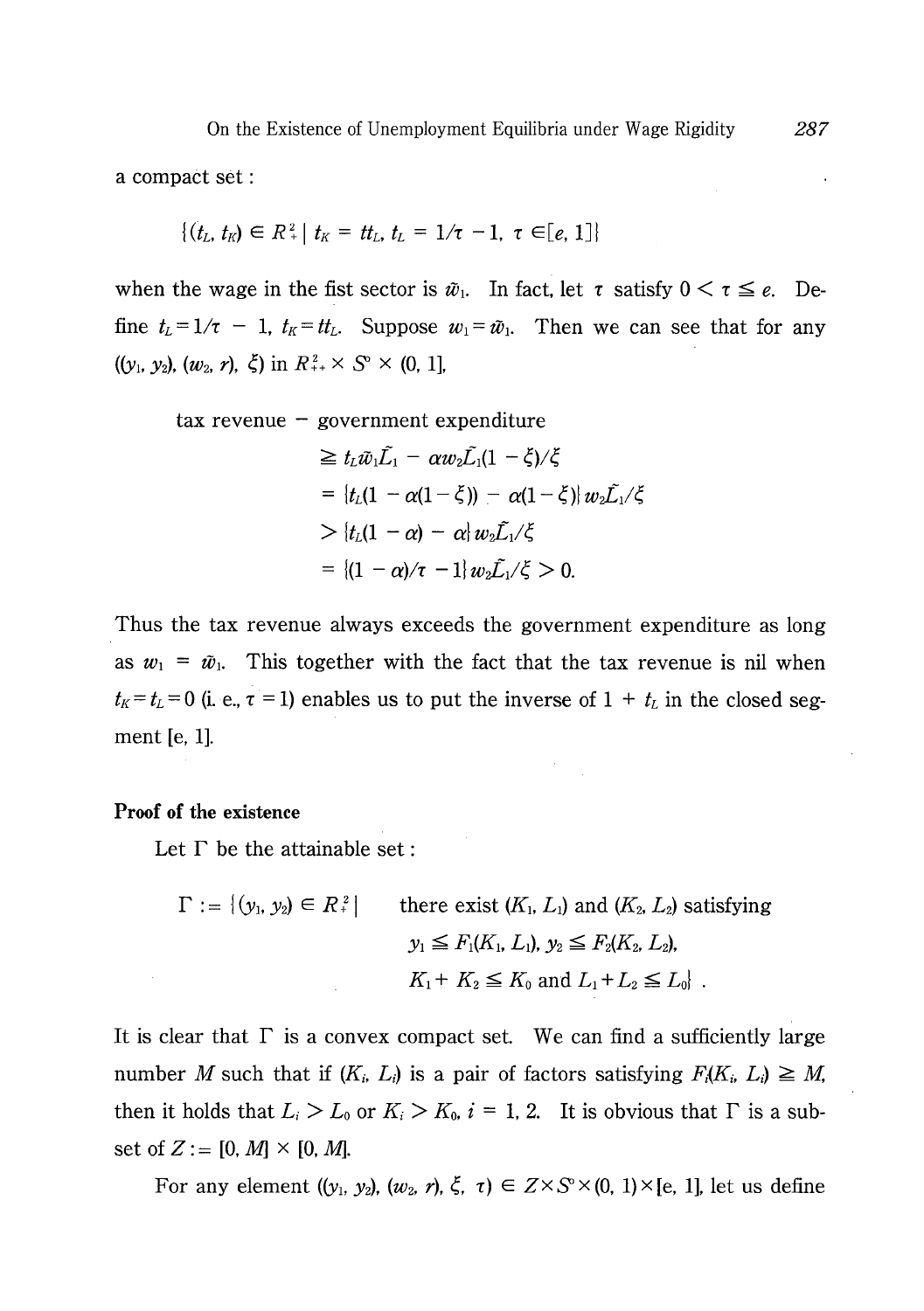$t_L:=1/\tau-1, t_K:=tt_L, \tilde{w}_1:=w_2/\eta(\xi), p_1:=T_K\tau k_1(T_L\tilde{w}_1, T_K\tau)+T_L\tilde{w}_1\lambda(T_L\tilde{w}_1, T_K\tau)$ and  $p_2:=T_Krk_2(T_Lw_2, T_Kr)+T_Lw_2\lambda_2(T_Lw_2, T_Kr).$ 

The set  $\Delta = \{(\mathbf{p}_2, \mathbf{w}_2, \mathbf{r}) | (\mathbf{w}_2, \mathbf{r}) \in S \}$  is bounded. In fact, for some fixed  $(\bar{k}_2, \bar{\lambda}_2) \in Q_2$ , we can see that  $p_2 \leq T_K r \bar{k}_2 + T_L w_2 \bar{\lambda}_2 \leq (1+t)\bar{k}_2 + \bar{\lambda}_2$ /e since  $T_K$  < (1 + t)T<sub>L</sub>. By (WR), we can see that  $\Psi(\mathbf{p}_1, \mathbf{p}_2, w_2, r, \xi)$  is bounded for any  $(p_1, p_2, w_2, r, \xi) \in R_+ \times \Delta \times [0, 1]$ . And thus  $|\Psi(p_1, p_2, w_2, r, \xi) - w_2|$  is also bounded. We can assume that  $M>1$  and  $M>|\Psi(\rho_1,\rho_2,w_2,\tau,\zeta)-w_2|$ for any  $(p_1, p_2, w_2, r, \zeta) \in R_+ \times \Delta \times [0, 1].$ 

And thus the following mapping

$$
(7) \quad \tilde{y}_1 := \min(\tilde{X}_1, M),
$$

$$
(8) \quad \tilde{y}_2 := \min(\tilde{X}_2, M),
$$

(9) 
$$
\tilde{w}_2 := (1/\beta) \min(w_2 + \max(p_1(\tilde{X}_1 - y_1)/w_2 + E_L, 0), M)
$$

(10) 
$$
\tilde{r} := (1/\beta) \min(r + \max(p_2 (\tilde{X}_2 - y_2)/r + E_K, 0), M)
$$
,

(1) 
$$
\xi := \frac{\xi + \min(\max(-\Psi(b_1, b_2, w_2, r, \xi) + w_2/\eta(\xi), 0), M)}{1 + \min(\Psi(b_1, b_2, w_2, r, \xi) - w_2/\eta(\xi), M)},
$$

$$
(12) \quad \tilde{\tau} \; := \; \min \left( \, \max \left( \frac{1 + \max(E_G, 0)}{1 + \max(-E_G, 0)} \, , \, e \right) \, , \, 1 \, \right) \; ,
$$

(13) 
$$
\beta := \min(w_2 + \max(\phi_1(\tilde{X}_1 - y_1)/w_2 + E_L, 0), M)
$$
  
  $+ \min(r + \max(\phi_2(\tilde{X}_2 - y_2)/r + E_K, 0), M),$ 

leads us to

$$
((\tilde{y}_1, \tilde{y}_2), (\tilde{w}_2, \tilde{r}), \xi, \tilde{\tau}) \in Z \times S^{\circ} \times [0, 1] \times [e, 1].
$$

This procedure defines a continuous function f defined on the set  $Z \times S^6$  $(0, 1] \times [e, 1]$  into itself which is a dense subset of the compact convex set  $Z \times S \times [0, 1] \times [e, 1]$ . That is,

$$
f: ((y_1, y_2), (w_2, r), \xi, \tau) \rightarrow ((\tilde{y}_1, \tilde{y}_2), (\tilde{w}_2, \tilde{r}), \xi, \tilde{\tau})
$$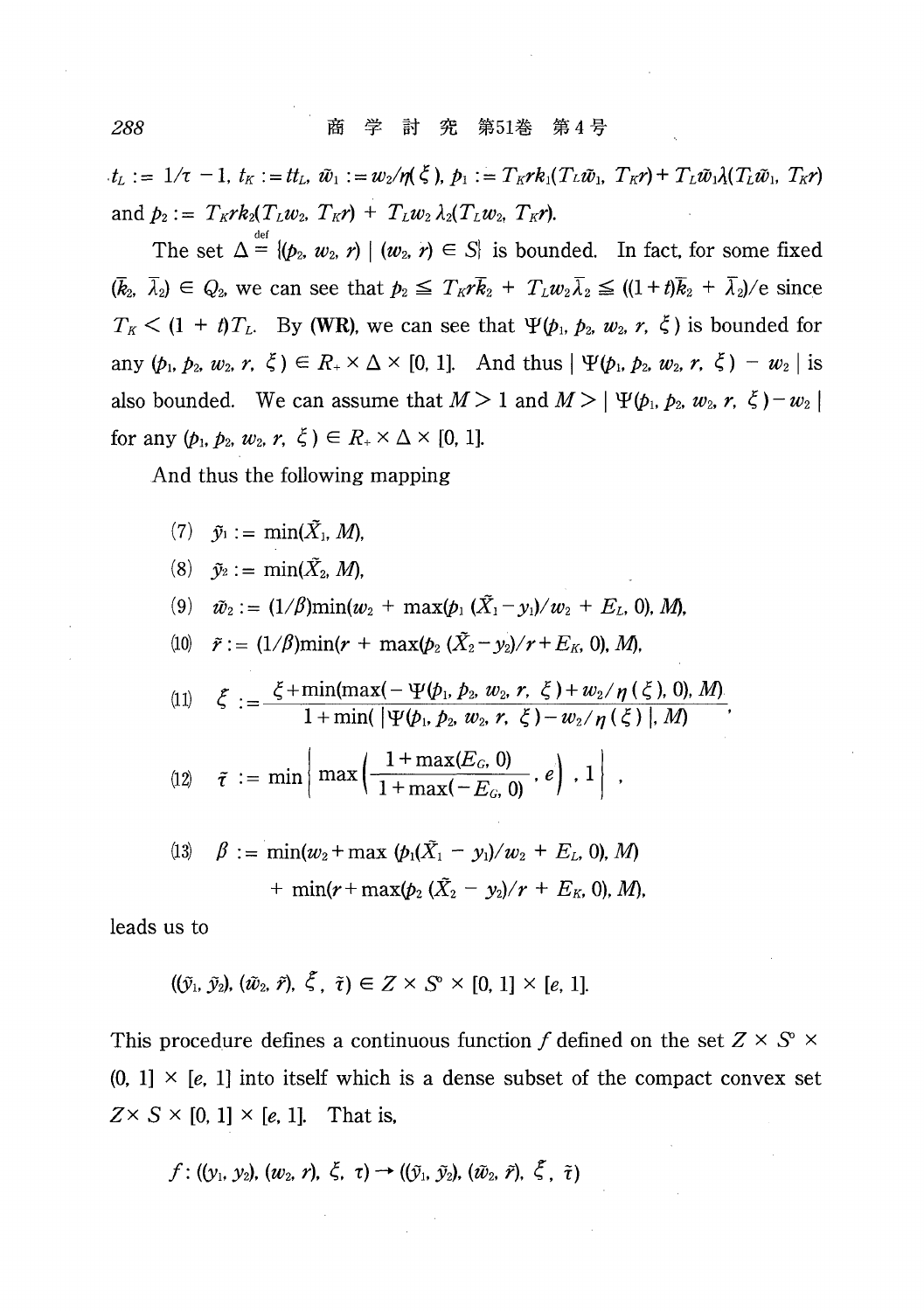On the Existence of Unemployment Equilibria under Wage Rigidity By the extension of mappings we can obtain the following correspondence

$$
\bar{f}: Z \times S \times [0, 1] \times [e, 1] \rightarrow Z \times S \times [0, 1] \times [e, 1]
$$
 and 
$$
\bar{f}
$$
 is an extension of  $f$ .

In this event, we extend the function f to  $\bar{f}$  so that the graph of  $\bar{f}$  may be the closure of that of f in  $(Z \times S \times [0, 1] \times [e, 1]) \times (Z \times S \times [0, 1] \times [e, 1])$ and be upper semi-continuous and closed convex valued (see Theorem 4.7) and Corollary 2 to Theorem 4.8 in Nikaido (1968, pp. 72-73)). By Kakutani's fixed point theorem (Kakutani (1941)), there exists a fixed point  $q^* := ((y_1^*, y_2^*),$  $(w_1^*, r^*)$ ,  $\xi^*, \tau^*$ ), where the variables with asterisks are those evaluated at the fixed point. If the fixed point is not in  $Z \times S^0 \times (0, 1] \times [e, 1]$ , then there exists a sequence

$$
q^m := ((y_1^m, y_2^m), (w_2^m, r^m), \xi^m, \tau^m) \in Z \times S^0 \times [0, 1] \times [e, 1], m = 1, 2, ...
$$

satisfying

(14)  $f(q^m) \rightarrow q^*$  and  $q^m \rightarrow q^*$  m as  $m \rightarrow \infty$ ,

since the graph of  $\bar{f}$  is the closure of the graph of f.

(Step 1) The first problem to be solved is the boundedness of  $p^*$ . Suppose that  $p_1^*$  can not be defined or simply that  $p_1^* = \infty$ . By the definition of the first sector product price, this is the case only when  $q^*$  is not in the set  $Z \times$  $S^{\circ} \times (0, 1] \times [e, 1]$ . Let  $q^m := ((y_1^m, y_2^m), (w_2^m, r^m), x^m, \tau^m), m = 1, 2,...$  be the sequence in  $Z \times S^{\circ} \times (0, 1] \times [e, 1]$  which satisfies (14) and the property that  $p_1^m \rightarrow \infty$ , (as  $m \rightarrow \infty$ ). Note that the equality

$$
p_1^m = T_K^m r^m k_1 (T_L^m \tilde{w}_1^m, T_K^m r^m) + T_L^m \tilde{w}_1^m \lambda_1 (T_L^m \tilde{w}_1^m, T_K^m r^m)
$$

holds for every *m*. This together with the fact that  $T_K^m$  and  $T_L^m$  are uni-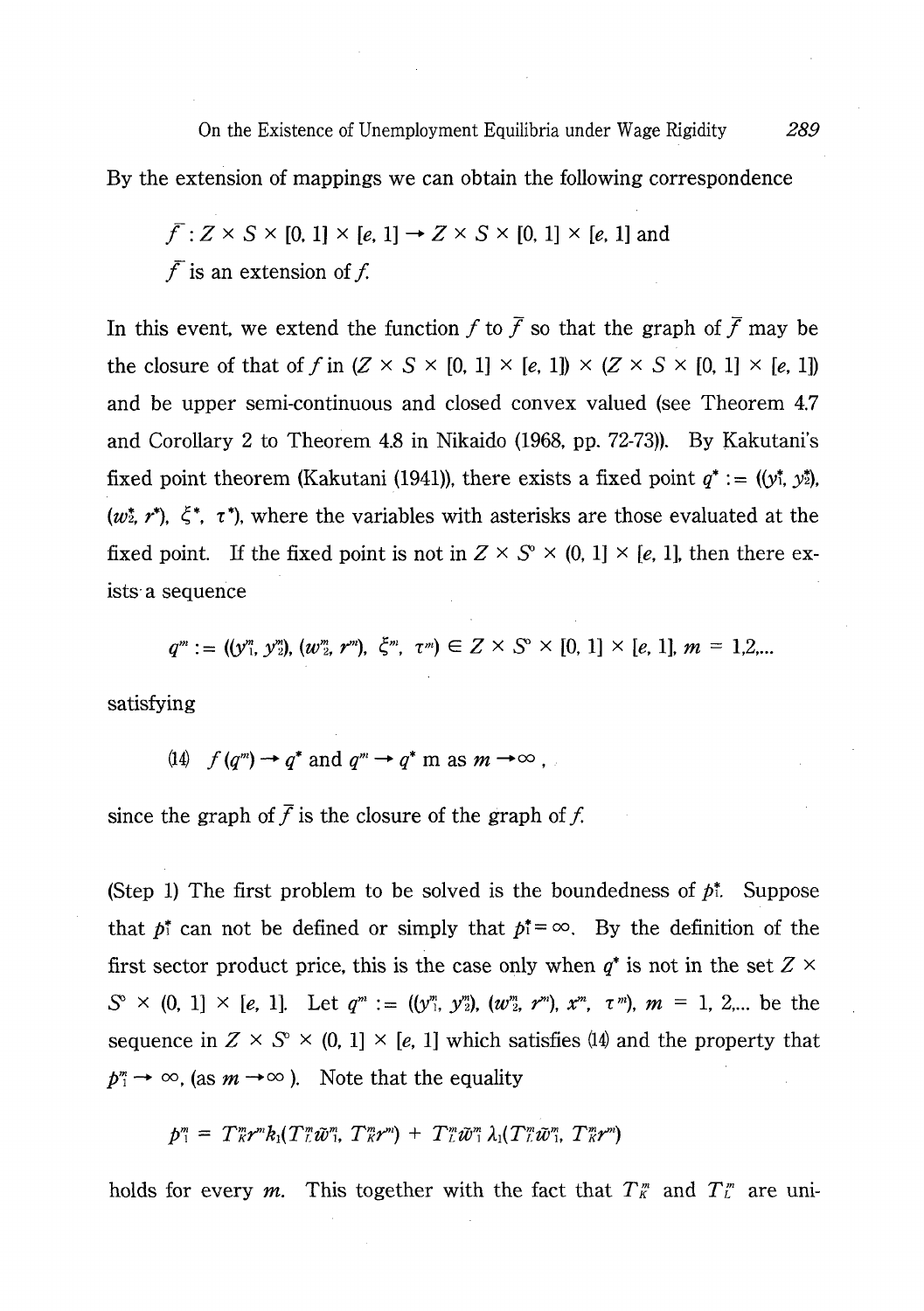formly less than  $(1 + t)/e$  and  $1/e$ , enables us to know that  $\tilde{w}_1^* = w_2^* / \eta(\xi^*) \rightarrow$  $\infty$ , (as  $m \to \infty$  ). The necessary condition for this to be true is that  $\xi^m \to 0$ . (as  $m \to \infty$ ). Then by (1) and (WR), we have  $0 = M/(1 + M) > 0$ . This is a contradiction. Thus  $p_i^*$  is bounded.

(Step 2) Either  $w^* > 0$  or  $r^* > 0$  is true, so that  $\tilde{\Gamma} > 0$ . By (7), (8) and Step 1. we have

 $0 \leq v_1^* \leq \tilde{X}^*$  and  $0 \leq v_2^* \leq \tilde{X}^*$ .

(Step 3) Suppose that  $w_2^* = 0$ . There exists some sequence  $q^m \in Z \times S^0$  $(0, 1] \times [e, 1]$ ,  $m = 1, 2,...$  satisfying  $(14)$ . By the fact that  $y_2^* > 0$  and by the assumption (B) (ii), we must have  $\tilde{L}_2^m = v_2^m \lambda_2 (T_L^m w_2^m, T_R^m r^m) \rightarrow \infty$ , (as  $m \rightarrow \infty$ ). This implies that  $E_L^m \to \infty$  (as  $m \to \infty$  ). This leads us to  $w_2^* > 0$  by (9). This is a contradiction.

(Step 4) Suppose that  $r^* = 0$ . There exists some sequence  $q^m \in Z \times S^0 \times$  $(0, 1] \times [e, 1]$ ,  $m = 1, 2,...$  By the same reasoning as in Step 3, we have  $\tilde{K}_2^m =$  $y_{2}^{m}k_{2}(T_{L}^{m}w_{2}^{m}, T_{K}^{m}r^{m}) \rightarrow \infty$ , (as  $m \rightarrow \infty$  ). This implies that  $E_{K}^{m} \rightarrow \infty$ , (as  $m \rightarrow \infty$  ). This leads us to  $r^* > 0$  by (10). This is a contradiction. Thus we have

 $w_2^* > 0$  and  $r^* > 0$ .

(Step 5) Suppose that  $\xi^* = 0$ . There exists some sequence  $q^m \in Z \times S^0 \times_{\xi_m}$  $(0, 1] \times [e, 1], m = 1,2,...$  satisfying  $(14)$ . The fact that  $\xi^m \to 0$ , (as  $m \to \infty$ ) together with  $w_z^* > 0$  leads us to  $w_z^* / \eta(\zeta^* \to \infty)$ , (as  $m \to \infty$ ). Since  $p_z^*$  is finite, the set  $\{(p_2^m, w_2^m, r^m) \mid m = 1, 2,...\}$  is bounded. By the assumption (WR),  $\Psi(b_1^m, b_2^m, w_1^m, w_2^m, \zeta^m)$  is uniformly bounded. Then by (1) we have  $0 =$  $M/(1+M) > 0$ . This is a contradiction. We obtain  $\xi^* > 0$ . This together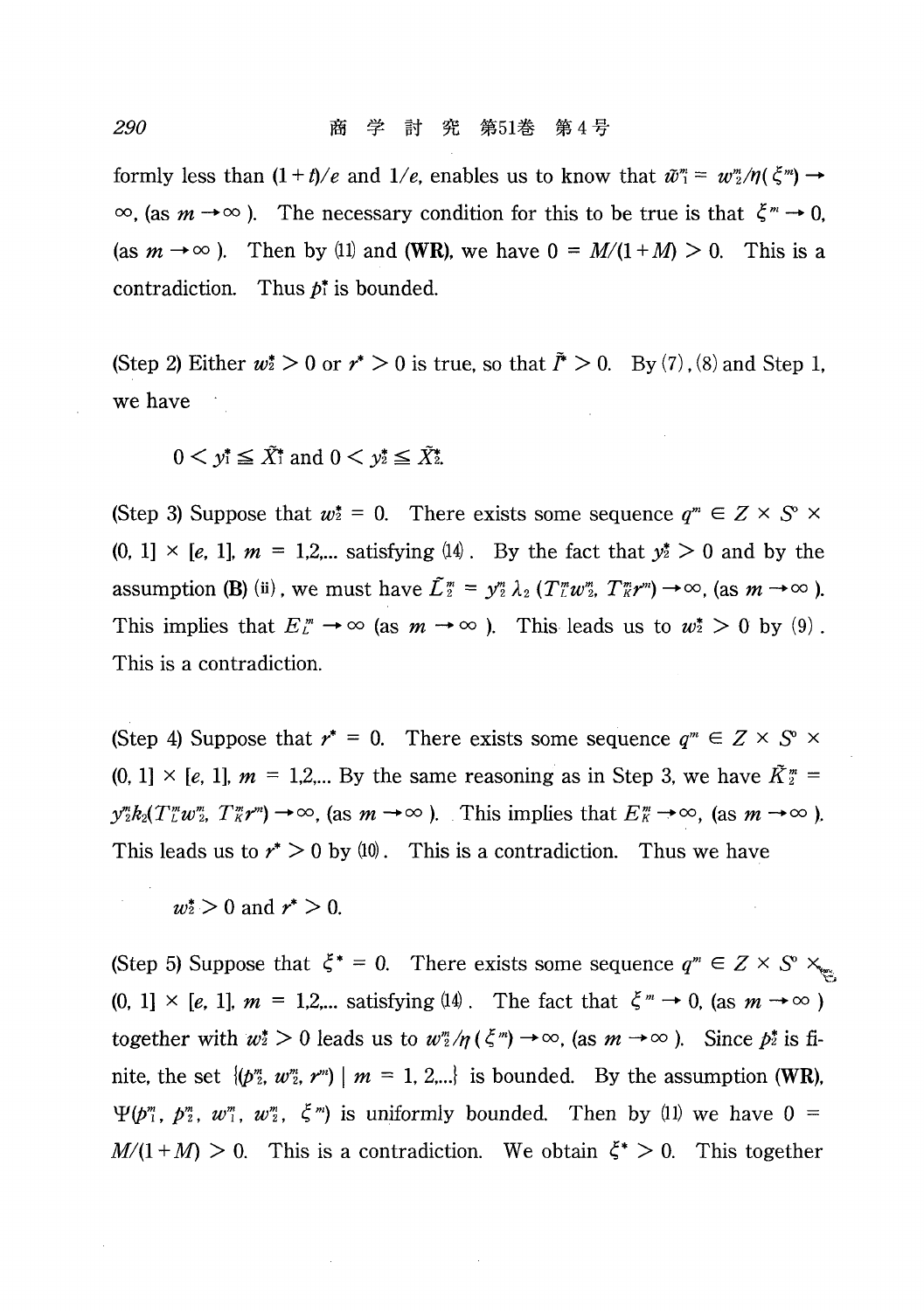with  $w^*$  > 0 and  $r^*$  > 0 deduces that  $p^*$  > 0 and  $p^*$  > 0.<sup>9)</sup>

(Step 6) Furthermore, suppose that  $\xi^* = 1$  were true. Define  $s :=$  $\Psi(b_1^*, b_2^*, w_2^*, r^*, \zeta^*) - w_2^*/\eta(\zeta^*) = \Psi(b_1^*, b_2^*, w_2^*, r^*, \zeta^*) - w_2^*$ . It must hold that s  $> 0$  by (WR) with  $\delta > 1$ . And thus we get  $1 = 1/(1 + s) < 1$ . This is a contradiction. Here we obtain

(15)  $1 > \xi^* > 0$ .

And thus, it holds that form (11)

$$
\begin{aligned} \xi^* \min( \mid \Psi(p_1^*, p_2^*, w_2^*, r^*, \xi^*) - w_2^*/\eta(\xi^*) \mid M) \\ &= \min(\max( -\Psi(p_1^*, p_2^*, w_2^*, r^*, \xi^*) + w_2^*/\eta(\xi^*) \mid 0), M) \end{aligned}
$$

The relation above leads us to

$$
\Psi(\phi_1^*,\, \phi_2^*,\, w_2^*,\, r^*,\, \xi^*) - w_2^*/\eta(\xi^*) = 0.
$$

(Step  $7$ ) By  $(12)$  we see

$$
\text{(12)} \quad \tau^* = \min \quad \left| \max \left( \tau^* \frac{1 + \max \left( E_{\mathcal{C}}^*, 0 \right)}{1 + \max \left( -E_{\mathcal{C}}^*, 0 \right)}, e \right), 1 \right|
$$

Suppose that  $\tau^* = e$ . By the fact that the output of the first sector is positive and  $0 \lt \zeta^* \lt 1$ , the discussion made immediately after Lemma enables ally to see that  $E^* > 0$ . This implies that right hand side of (12) is strictly greater than  $e$ . This is a contradiction.

Let us study the case of  $0 \le \alpha$ . In this case we know that  $E_c^* = 0$  and  $e \leq \tau^*$  1 must hold. The other case is  $\alpha = 0$ , that is, the government expenditure is nil. Thus we have  $\tau^* = 1$  since positive tax rates imply posi-

<sup>9)</sup> Professor T. Shinotsuka pointed out that we should have shown the positivity of  $p^*$  in the earlier draft.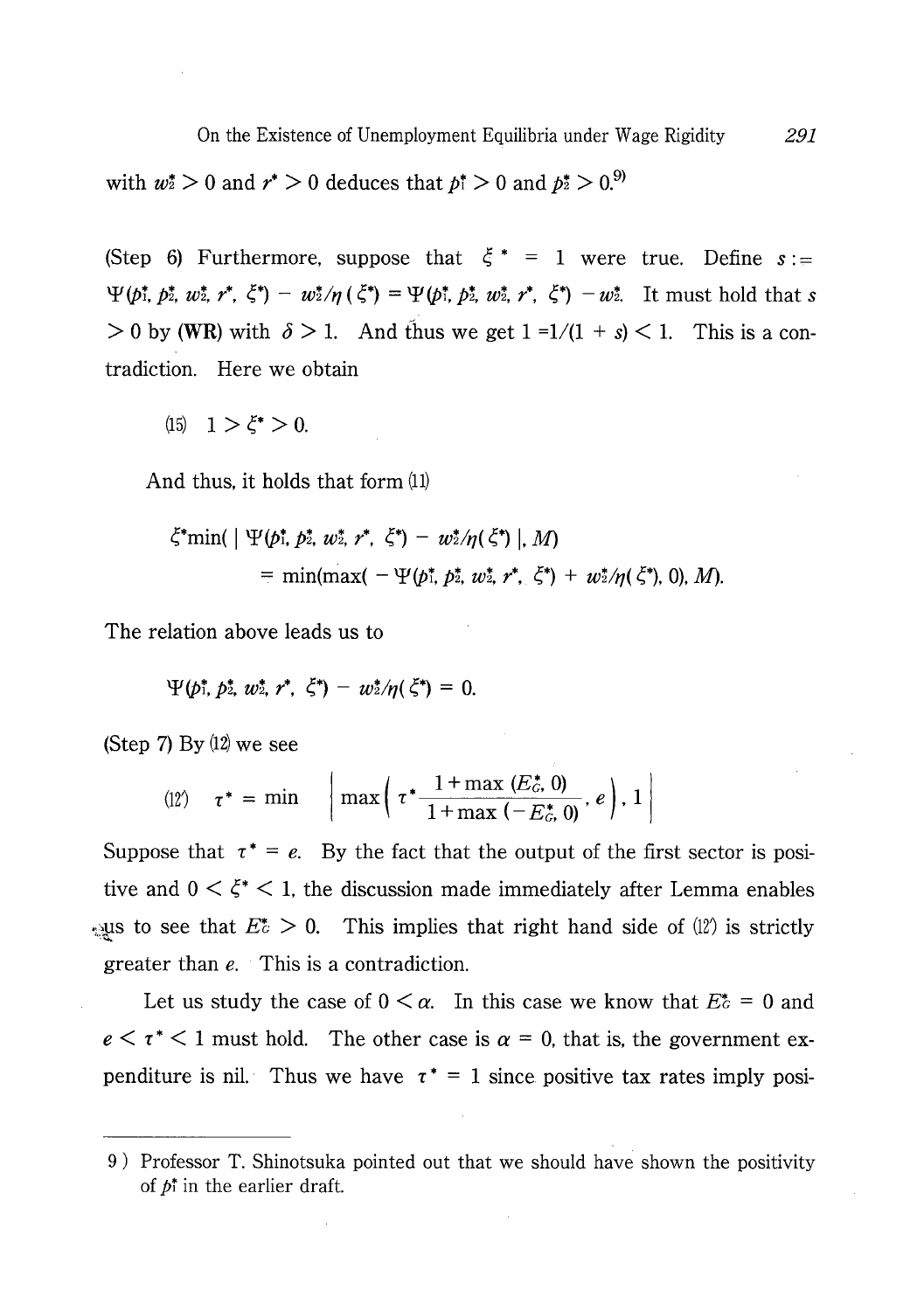tive government revenue. We summarize these as

(16) 
$$
0 < \alpha < 1 \Rightarrow (e < \tau^* < 1 \text{ and } E^* = 0)
$$
 or  $\alpha = 0 \Rightarrow (\tau^* = 1 \text{ and } E^* = 0)$ .

(Step 8) By quasi-Walras law and  $(16)$ , we have

$$
w_2^* \left\{ p_1^* (\tilde{X}_1 - y_1^*) / w_2^* + E_L^* \right\} + r^* \left\{ p_2^* (\tilde{X}_2 - y_2^*) / r^* + E_R^* \right\} = 0.
$$

Then either the first or the second term must be less than or equal to zero. If the first term is less than or equal to zero then  $w_2^* = w_2^*/\beta^*$ . By this together with  $w_2^* > 0$ , we have

$$
(17) \quad \beta^* = 1.
$$

If the second term is less than or equal to zero, then we have  $(17)$  by the same discussion.  $\beta^* = 1$ , it holds that

(18) 
$$
p^* (\tilde{X}_1 - y_1^*) + w^* E_L^* = 0
$$
 and  $p^* (\tilde{X}_2 - y_2^*) + r^* E_R^* = 0$ .

Suppose that  $y^* \geq M$ . Then by the definition of M, It follows that

$$
\tilde{K}_i > K_0 \text{ or } \tilde{L}_i > L_0.
$$

This contradicts the equalities in  $(18)$ . And thus  $y_i^* \leq M$ ,  $i = 1, 2$ . Finally we can establish :

$$
(19) \quad E_K^* = 0, \, E_L^* = 0, \, y_i^* = \tilde{X}_i^*, \, i = 1, \, 2
$$

A pair of the allocation  $(\tilde{X}_1^*, \tilde{X}_2^*, y_1^*, y_2^*, \tilde{K}_1^*, \tilde{K}_2^*, \tilde{L}_1^*, \tilde{L}_2^*)$  with  $0 \leq \xi^* \leq 1$  and the price vector  $(w_1^*, w_2^*, r^*, p_1^*, p_2^*)$  is an unemployment equilibrium relative to the wage setting function  $\Psi(\cdot)$  and a feasible tax scheme  $(T^*, T^*, \alpha)$ . Q. E. D.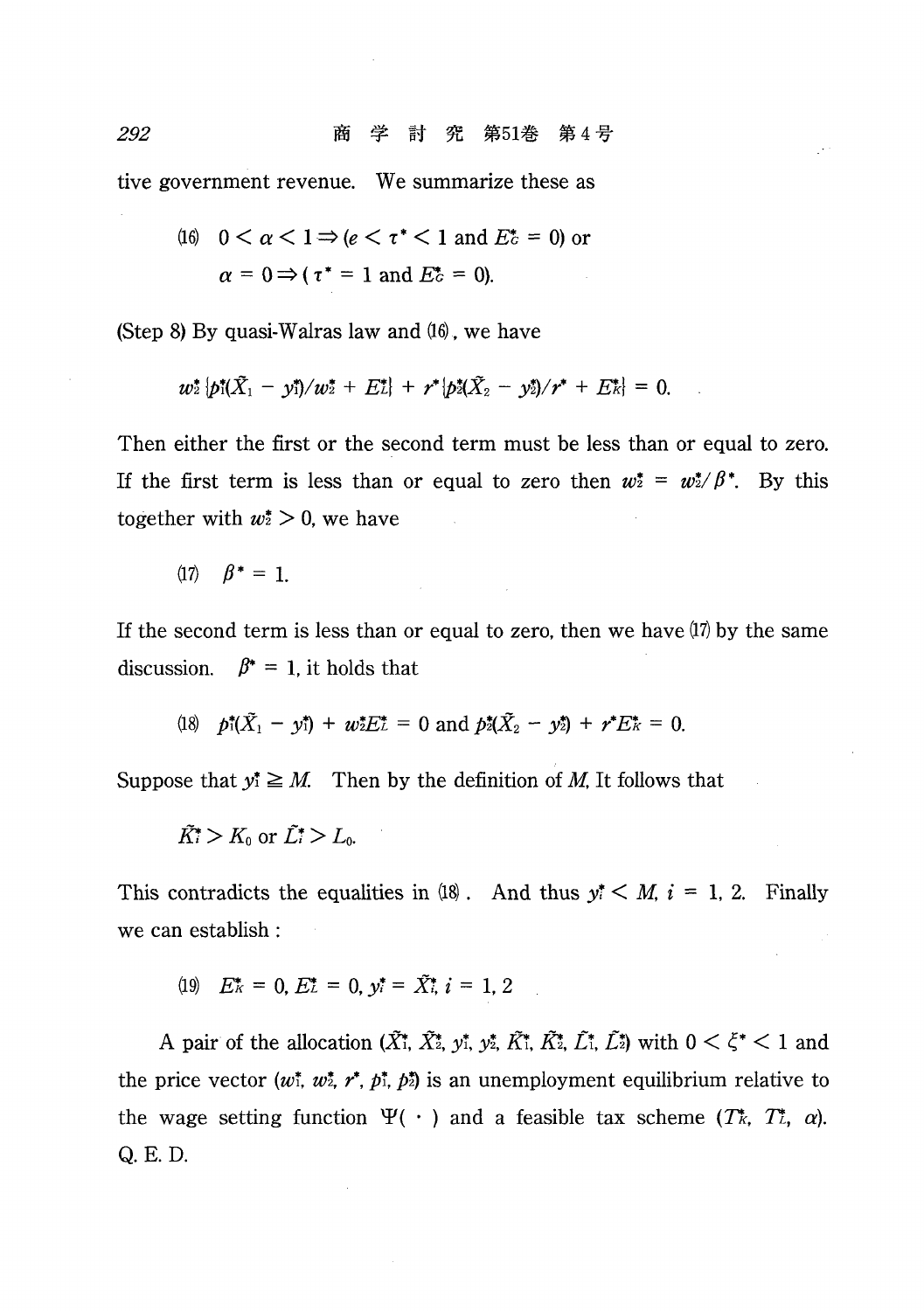### References

- Benassy, J. P. (1986) Macroeconomics : Non-Walrasion Approach. New York : Academic Press.
- Benassy, J. P. (1975), "Neo-Keynesian Disequilibrium Theory in a Monetary Economy," Review of Economic Studies, Vol. 42, 503-523
- Bulow, J. I., and L. H. Summers (1986) "A Theory of Dual Labor Markets with Application to Industrial Policy, Discrimination, and Keynesian Unemployment," Journal of Labor Economics, Vol. 4, 376-414.
- Davidson, D., Martin L., and S. Matusz (1988), "The Structure of Simple General Equilibrium Models with Frictional Unemployment," Journal of Political Economy, Vol. 96, 1267-1293.
- Drèze, J. (1975), "Existence of exchange equilibrium under price rigidities and quantity rationing," *International Economic Review*, Vol. 16, 301-320.
- Harris, J. R. and M. P. Todaro (1970), "Migration unemployment and development : A two-sector analysis," American Economic Review, Vol. 60, 126-142.
- Kakutani, S. (1941), "A generalization of Brouwer's fixed point theorem," Duke Mathematical Journal, Vol. 8, 457-459.
- Kurz, M. (1982), "Unemployment Equilibria in an Economy with Linked Prices," Journal of Economic Theory, Vol. 26, 100-123.
- Laan, G. van der (1984), "Supply-Constrained Fixed Price Equilibria in Monetary Economies," Journal of Mathematical Economics, Vol. 13, 171-187.
- Malinvaud, E. (1977), The theory of unemployment reconsidered, Oxford: Basil Blackwell.
- Miyagiwa, K. (1988), "Corporate income tax incidence in the presence of sectorspecific unemployment," Journal of Public Economics, Vol. 37, 103-112.
- Nikaido, H. (1968), Convex structures and economic theory, New York: Academic Press.
- Pissarides, C. A. (1990) Equilibrium Unemployment Theory, Oxford : Basil Blackwell.
- Summers, L. H. (1988), "Relative Wage Hypothesis, and Keynesian Unemployment," American Economic Review, Vol. 78, 383-388.
- Weddepohl, C. (1987), "Supply-Constrained Equilibria in Economies with Indexed Prices," Journal of Economic Theory, Vol. 43, 203-222.
- Wu, H. (1988), "Unemployment Equilibrium in a Random Economy," Journal of Mathematical Economics, Vol. 17, 385-400.
- Younes Y. (1975), "On the Role of Money in the Process of Exchange and the Exist-